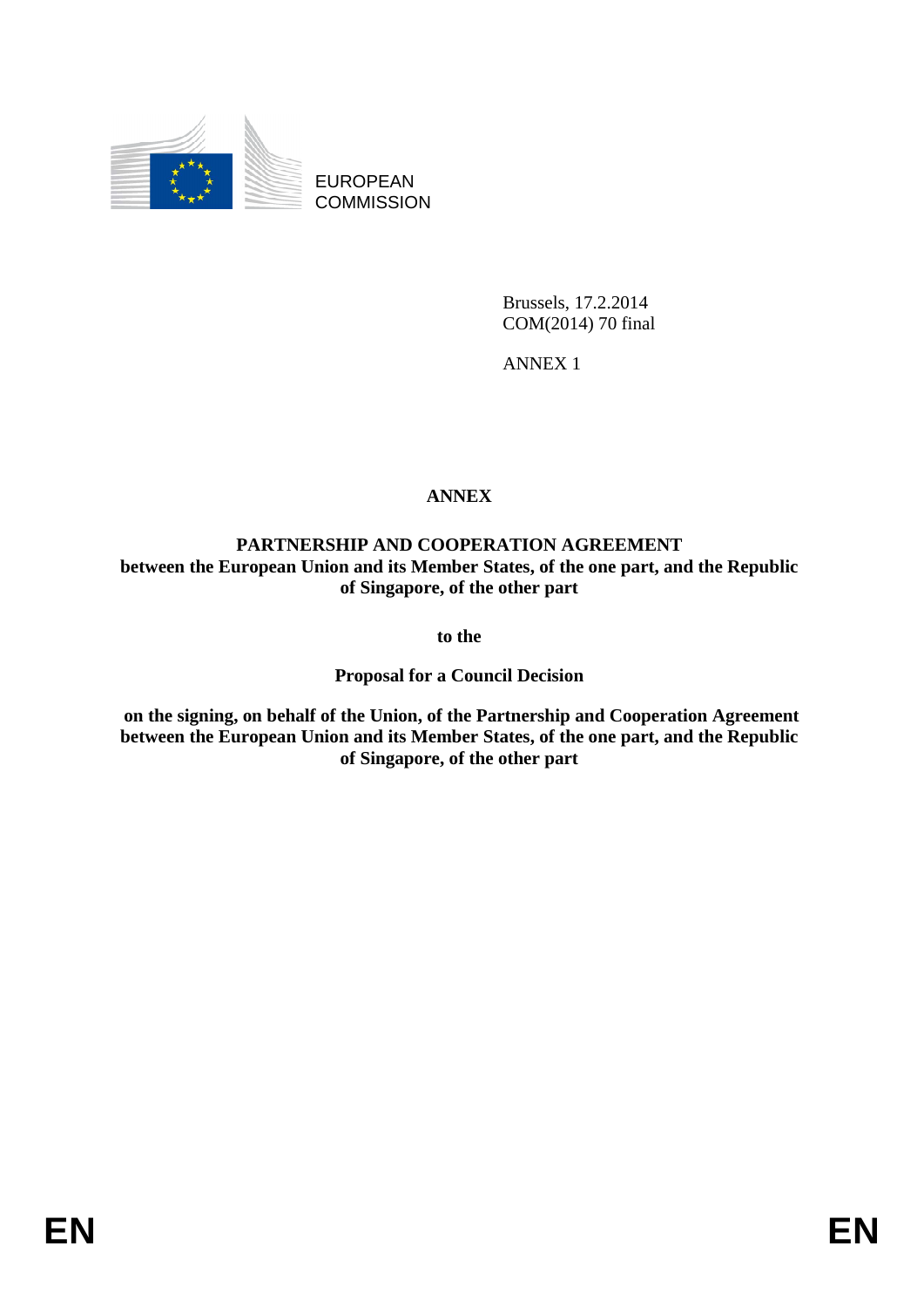# **ANNEX I**

### **PARTNERSHIP AND COOPERATION AGREEMENT between the European Union and its Member States, of the one part, and the Republic of Singapore, of the other part**

THE EUROPEAN UNION, hereinafter referred to as 'the Union', and THE KINGDOM OF BELGIUM, THE REPUBLIC OF BULGARIA, THE CZECH REPUBLIC, THE KINGDOM OF DENMARK, THE FEDERAL REPUBLIC OF GERMANY THE REPUBLIC OF ESTONIA, IRELAND, THE HELLENIC REPUBLIC, THE KINGDOM OF SPAIN, THE FRENCH REPUBLIC, THE REPUBLIC OF CROATIA, THE ITALIAN REPUBLIC, THE REPUBLIC OF CYPRUS, THE REPUBLIC OF LATVIA, THE REPUBLIC OF LITHUANIA, THE GRAND DUCHY OF LUXEMBOURG, HUNGARY, MALTA, THE KINGDOM OF THE NETHERLANDS, THE REPUBLIC OF AUSTRIA, THE REPUBLIC OF POLAND, THE PORTUGUESE REPUBLIC, ROMANIA, THE REPUBLIC OF SLOVENIA, THE SLOVAK REPUBLIC, THE REPUBLIC OF FINLAND, THE KINGDOM OF SWEDEN, THE UNITED KINGDOM OF GREAT BRITAIN AND NORTHERN IRELAND,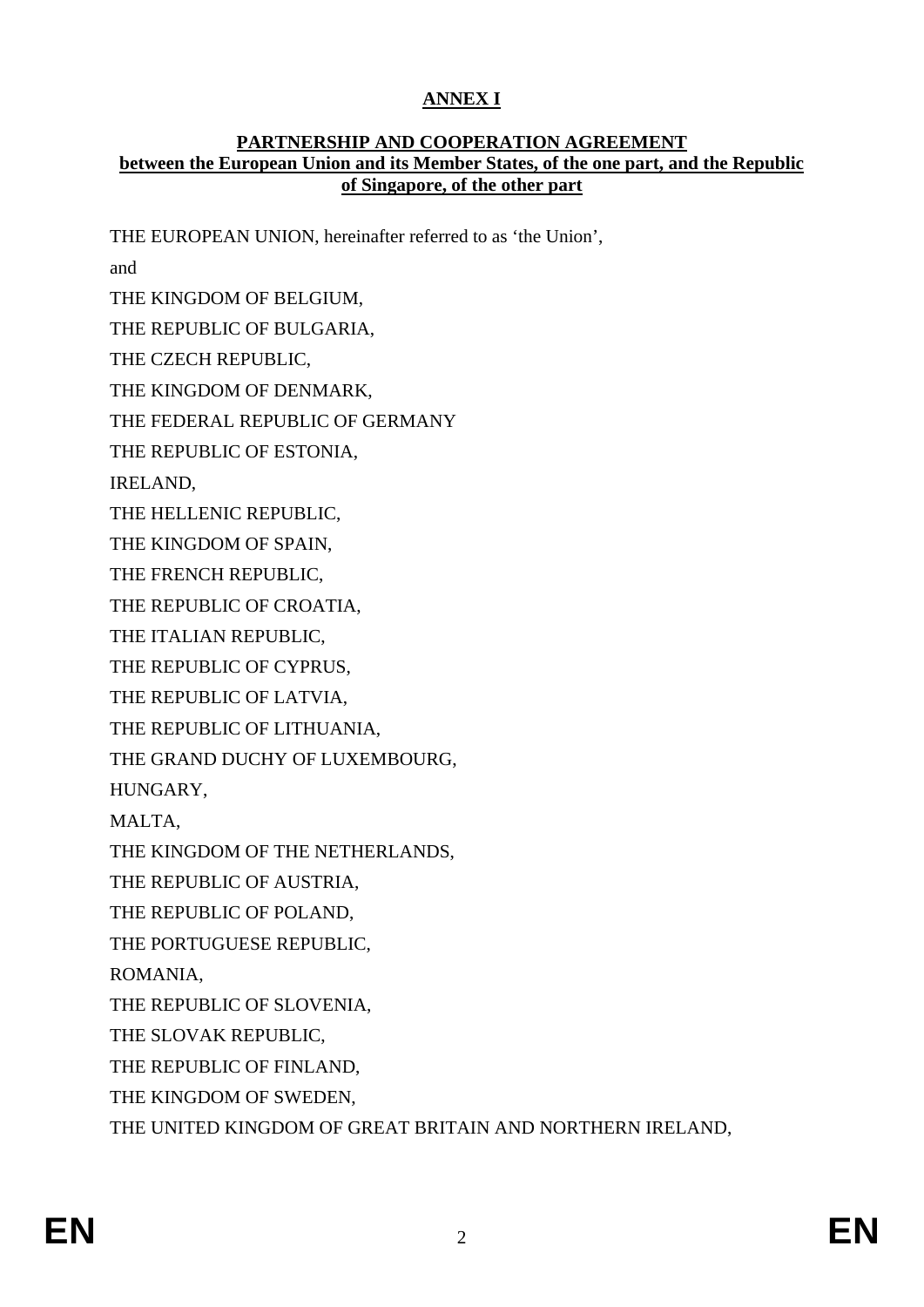Contracting Parties to the Treaty on European Union and the Treaty on the Functioning of the European Union, hereinafter referred to as the 'Member States',

of the one part, and

## THE REPUBLIC OF SINGAPORE,

of the other part,

hereinafter jointly referred to as 'the Parties',

CONSIDERING the traditional links of friendship between the Parties and the close historical, political and economic ties which unite them;

WHEREAS the Parties attach particular importance to the comprehensive nature of their mutual relationship;

WHEREAS the Parties consider that this Agreement forms part of a wider and coherent relationship between them through agreements to which both sides are parties together;

REAFFIRMING the attachment of the Parties to the respect for democratic principles and human rights and fundamental freedoms as laid down in the Universal Declaration of Human Rights and other applicable international human rights instruments to which the Parties are Contracting Parties;

REAFFIRMING their attachment to the principles of the rule of law and of good governance, and their desire to promote economic and social progress for their peoples, taking into account the principles of sustainable development and the need to protect the environment;

REAFFIRMING their desire to enhance cooperation on international stability, justice and security as a basic precondition to promoting sustainable social and economic development, the eradication of poverty and the achievement of the United Nations (UN) Millennium Development Goals;

EXPRESSING their full commitment to fighting all forms of terrorism and to establishing effective international instruments to ensure its eradication in accordance with relevant United Nations Security Council (UNSC) instruments, particularly UNSC Resolution 1373;

WHEREAS the Union adopted a comprehensive Plan of Action on Combating Terrorism in 2001, updated it in 2004 and took a wide range of measures as a consequence; in the wake of the Madrid attacks, the European Council issued a major Declaration on Combating Terrorism on 25 March 2004; the Union also adopted a Counter-Terrorism Strategy in December 2005;

REAFFIRMING that the most serious crimes of concern to the international community as a whole must not go unpunished and that their effective prosecution must be ensured by taking measures at the national level and by enhancing international collaboration;

CONSIDERING that the fair and independent functioning of the International Criminal Court constitutes an important development for peace and international justice;

WHEREAS the European Council identified the proliferation of weapons of mass destruction and their means of delivery as a major threat to international security, and adopted on 12 December 2003 a Strategy against Proliferation of Weapons of Mass Destruction; the Council of the European Union had already adopted, on 17 November 2003, a Union policy of mainstreaming non-proliferation policies into Union's relations with third countries; the adoption by consensus of UNSC Resolution 1540 underlines the commitment of the whole international community to fight against proliferation of weapons of mass destruction (WMD) and their means of delivery. This commitment of the international community was reiterated by the adoption of UNSC Resolution 1673 and UNSC Resolution 1810;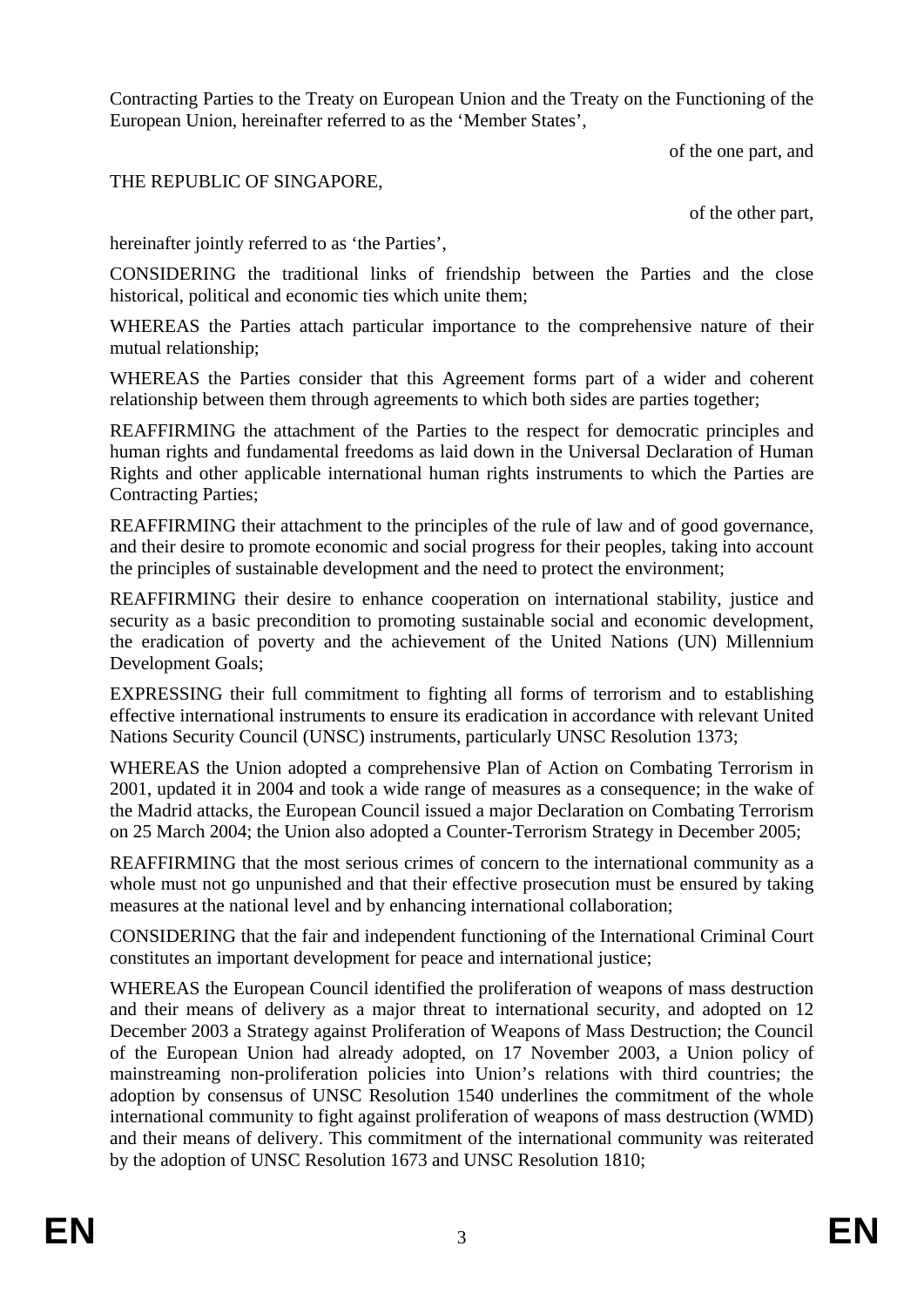WHEREAS the European Council expressed the view that Small Arms and Light Weapons (SALW) constitute a growing threat to peace, security and development and adopted on 16 December 2005 a Strategy to combat illicit accumulation and trafficking of SALW and their ammunition. In this Strategy, the European Council emphasised the need to ensure a comprehensive and consistent approach to security and development policy;

RECOGNISING the importance of the Cooperation Agreement of 7 March 1980 between the European Economic Community and Indonesia, Malaysia, the Philippines, Singapore and Thailand, member countries of the Association of Southeast Asian Nations (ASEAN) and its subsequent accession protocols;

RECOGNISING the importance of strengthening the existing relationship between the Parties with a view to enhancing cooperation between them, and their common will to consolidate. deepen and diversify their relations in areas of mutual interest on the basis of equality, respect for the natural environment and mutual benefit;

CONFIRMING their desire to enhance, in full concord with activities undertaken in a regional framework, the cooperation between the Union and the Republic of Singapore, based on shared values and mutual benefit;

CONFIRMING their desire to enhance understanding between Asia and Europe on the basis of equality, respect for one another's cultural and political norms, and acceptance of divergent views;

CONFIRMING their desire to strengthen trade relations through the conclusion of a Free Trade Agreement;

NOTING that the provisions of this Agreement that fall within the scope of Part Three, Title V of the Treaty on the Functioning of the European Union bind the United Kingdom and Ireland as separate Contracting Parties, and not as part of the Union, unless the Union together with the United Kingdom and/or Ireland have jointly notified Singapore that the United Kingdom and/or Ireland is bound as part of the Union in accordance with the Protocol (No. 21) on the position of the United Kingdom and Ireland in respect of the area of freedom, security and justice annexed to the Treaty on European Union and the Treaty on the Functioning of the European Union. If the United Kingdom and/or Ireland ceases to be bound as part of the Union in accordance with Article 4a of Protocol No. 21, the Union together with the United Kingdom and/or Ireland shall immediately inform Singapore of any change in their position in which case they shall remain bound by the provisions of the Agreement in their own right. The same applies to Denmark in accordance with the Protocol (No. 22) on the position of Denmark annexed to those Treaties,

HAVE AGREED AS FOLLOWS:

### **Title I NATURE AND SCOPE**

Article 1

# **General Principles**

1. Respect for democratic principles, the rule of law and fundamental human rights, as laid down in the Universal Declaration of Human Rights and other applicable international human rights instruments to which the Parties are Contracting Parties, underpins the internal and international policies of the Parties and constitutes an essential element of this Agreement.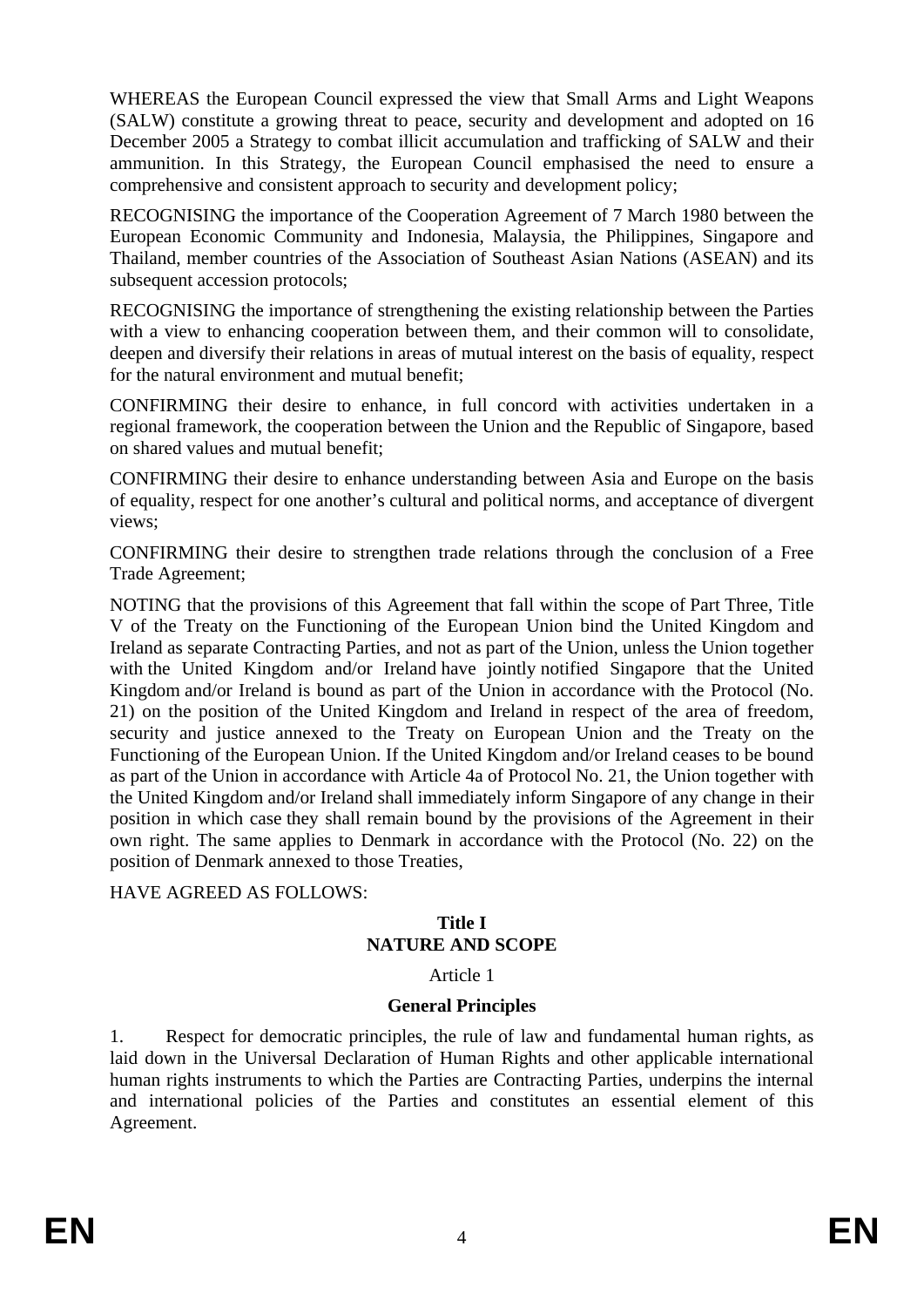2. The Parties confirm their shared values as expressed in the Charter of the United Nations (UN Charter).

3. The Parties confirm their commitment to promoting sustainable development, to cooperating to address the challenges of climate change as well as globalisation and to contributing to reaching the Millennium Development Goals.

4. The Parties reaffirm their attachment to the principles of good governance, the rule of law including the independence of the judiciary and the fight against corruption.

5. The Parties shall cooperate under this Agreement in a manner in accordance with their respective domestic laws, rules and regulations.

### Article 2

### **Aims of Cooperation**

With a view to strengthening their bilateral relationship, the Parties undertake to hold a comprehensive dialogue and promote further cooperation between them on sectors of mutual interest. Their efforts will in particular be aimed at:

(a) establishing cooperation in all relevant regional and international *fora* and organisations;

(b) establishing cooperation on combating terrorism and transnational crimes;

(c) establishing cooperation on combating the most serious crimes of international concern;

(d) establishing cooperation on countering the proliferation of weapons of mass destruction, their means of delivery and the illegal stockpiling of and illicit trade in small arms and light weapons in all its aspects;

(e) securing the conditions for and promoting the increase and development of trade between the Parties to their mutual advantage;

(f) establishing cooperation in all trade and investment-related areas of mutual interest, in order to facilitate trade and investment flows and to prevent and remove obstacles to trade and investment, in a manner which is consistent with and complementary to ongoing and future regional EU-ASEAN initiatives;

(g) establishing cooperation in the area of justice, freedom and security, including the rule of law and legal cooperation, data protection, migration, smuggling and trafficking in human beings, combating transnational organised crime, money laundering and illicit drugs;

(h) establishing cooperation in all other sectors of mutual interest, notably customs, macro-economic policy and financial institutions, in the tax area, industrial policy and small and medium enterprises, information society, science and technology, energy, transport, education and culture, environment and natural resources, health and statistics;

(i) enhancing existing and encouraging new participation of the Republic of Singapore within the Union's Asia-wide cooperation programmes;

(j) raising the roles and profiles of the Parties in each other's regions;

(k) establishing a regular dialogue with the aim of enhancing the mutual understanding of each other's societies and of fostering awareness of different cultural, religious and societal views in both Asia and Europe.

# **Title II**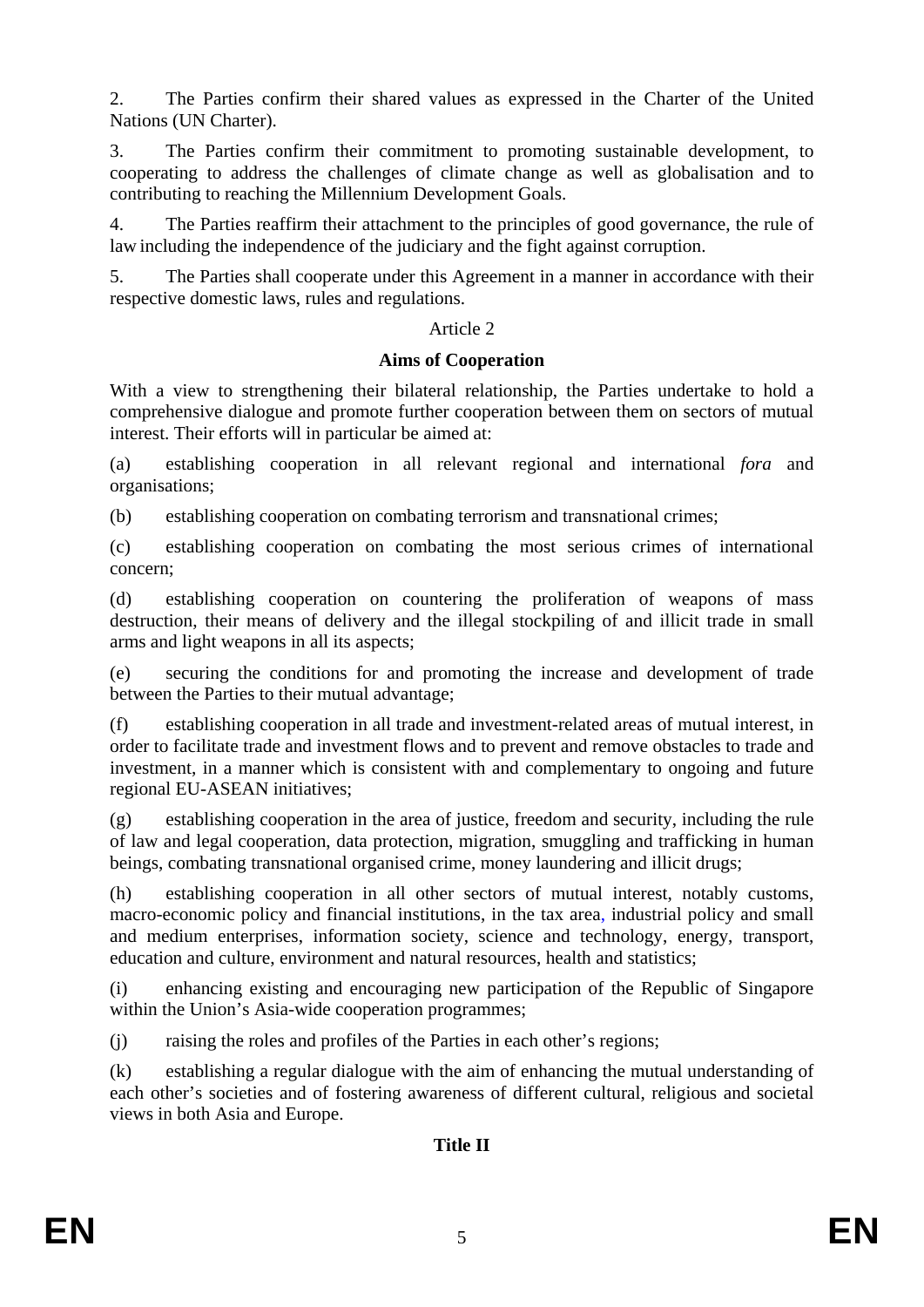#### **BILATERAL, REGIONAL AND INTERNATIONAL COOPERATION**

#### Article 3

### **Cooperation in Regional and International Organisations**

1. The Parties undertake to exchange views and cooperate within the framework of regional and international *fora* and organisations such as the UN, ASEAN-EU dialogue, ASEAN Regional Forum, the Asia-Europe Meeting (ASEM), and the World Trade Organization (WTO), when the Parties agree that such exchange and cooperation are of mutual benefit.

2. The Parties also agree to promote cooperation in these fields between think-tanks, academics, non-governmental organisations and the media through the organisation of seminars, conferences and other related activities, provided that such cooperation is based on mutual consent.

#### Article 4

### **Regional and Bilateral Cooperation**

1. For each sector of dialogue and cooperation under this Agreement, and while giving due emphasis to matters under bilateral cooperation, both sides will agree to carry out the related activities at bilateral or regional level or through a combination of both frameworks. In choosing the appropriate framework, the Parties will seek to maximise the impact on and reinforce the involvement of EU and ASEAN partners, while making the best possible use of available resources, taking account of the political and institutional feasibility, and ensuring coherence with other activities involving EU and ASEAN partners.

2. The Parties may, as appropriate, decide to extend financial support to cooperation activities in the areas covered by this Agreement or in relation to it, in accordance with their respective financial procedures and resources. This cooperation may in particular include organisation of training schemes, workshops and seminars, exchanges of experts, studies, and other actions agreed by the Parties.

### **Title III**

### **COOPERATION ON INTERNATIONAL STABILITY, JUSTICE, SECURITY AND DEVELOPMENT**

### Article 5

### **Cooperation in Combating Terrorism**

The Parties reaffirm the importance of the fight against terrorism, in accordance with the rule of law and their respective obligations under the UN Charter, relevant UNSC resolutions and international law, including applicable human rights, refugee and international humanitarian law. Within this framework and taking into account the UN Global Counter-Terrorism Strategy, contained in UN General Assembly Resolution No. 60/288 of 8 September 2006 as well as the Joint EU-ASEAN Declaration of 28 January 2003 on cooperation to combat terrorism, the Parties agree to cooperate in the prevention and suppression of terrorism, in particular, as follows:

(a) in the framework of the full implementation of UNSC Resolution 1373 and other applicable UN resolutions, international conventions and instruments;

(b) by exchanging information on terrorist groups and their support networks in accordance with applicable international and national law;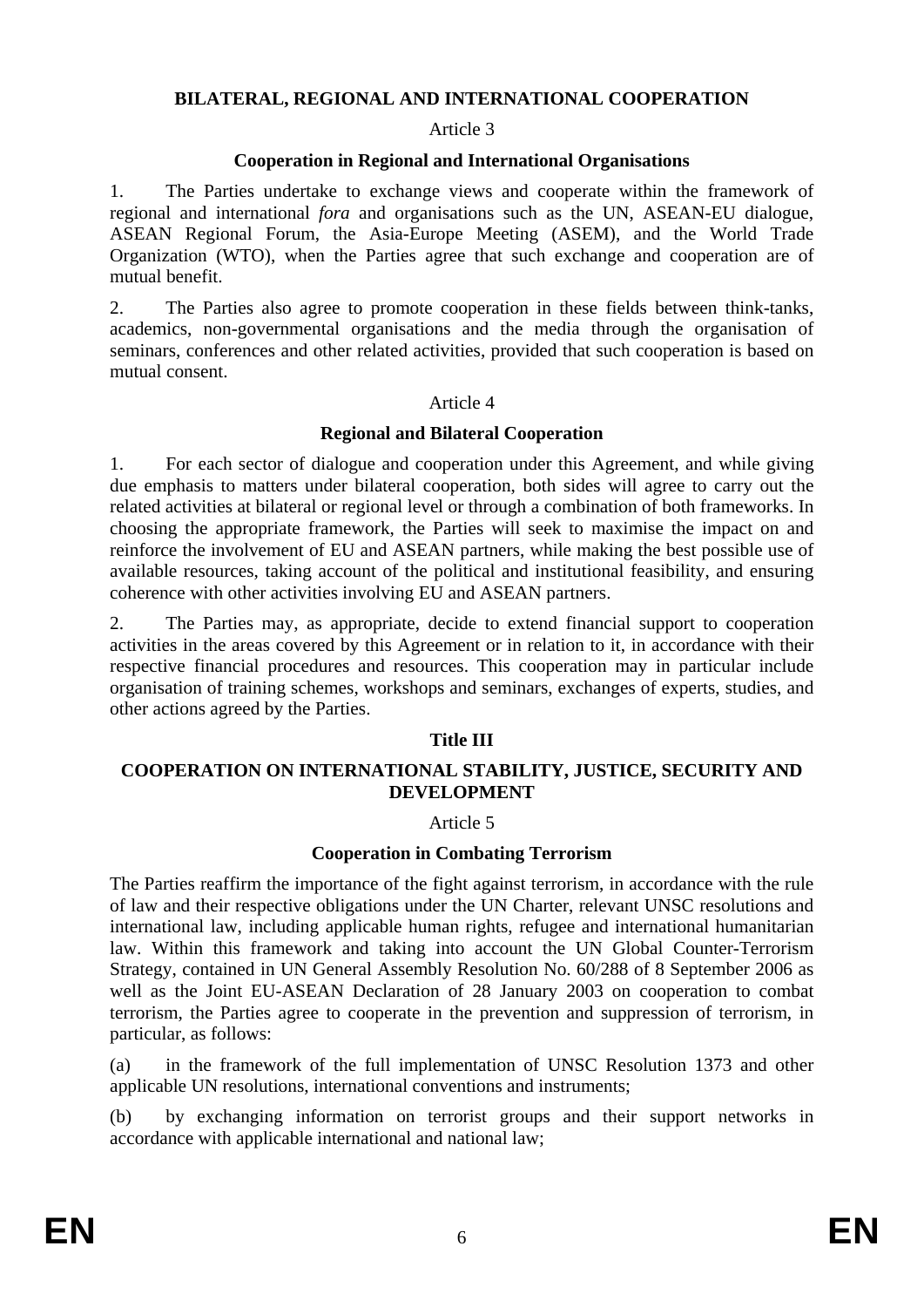(c) by exchanging views on means and methods used to counter terrorism, including in technical fields and training, and by exchange of experiences in respect of terrorism prevention;

(d) by cooperating, so as to deepen the international consensus on the fight against terrorism and its normative framework and by working towards an agreement on the Comprehensive Convention on International Terrorism as soon as possible so as to complement the existing UN counter-terrorism instruments;

(e) by promoting cooperation among UN Member States to effectively implement the UN Global Counter-Terrorism Strategy by all appropriate means;

(f) by exchanging best practices in the area of protection of human rights in the fight against terrorism.

The Parties agree that cooperation under this Article will be as permitted under their respective domestic laws, rules and regulations.

Article 6

### **Implementation of International Obligations for the Purpose of Punishing Serious Crimes of International Concern**

1. The Parties reaffirm that the most serious crimes of concern to the international community as a whole must not go unpunished and that their effective prosecution must be ensured by taking measures at the national level and in accordance with their respective existing international obligations, through cooperation with international tribunals set up for those purposes.

2. The Parties consider that the establishment and effective functioning of such tribunals constitute an important development for international peace and justice. The Parties agree to cooperate to share experiences and technical expertise on the legal adjustments required to implement and fulfil their respective international obligations.

3. The Parties acknowledge the importance of the International Criminal Court in the context of combating impunity and agree to pursue a dialogue on its fair and independent functioning.

# Article 7

# **Countering the Proliferation of Weapons of Mass Destruction**

1. The Parties consider that the proliferation of weapons of mass destruction and their means of delivery, both to state and non-state actors, represents one of the most serious threats to international stability and security.

2. The Parties therefore agree to cooperate and to contribute to countering the proliferation of WMD and their means of delivery through full compliance with and national implementation of their existing obligations under international disarmament and nonproliferation treaties and agreements and other applicable UN resolutions and international instruments to which the Parties are Contracting Parties. The Parties agree that this provision constitutes an essential element of this Agreement.

3. The Parties furthermore agree to cooperate and to contribute to countering the proliferation of WMD and their means of delivery by:

(a) each Party taking, as appropriate, steps, to sign, ratify, or accede to, and fully implement all other international instruments relevant to the fight against the proliferation of WMD; and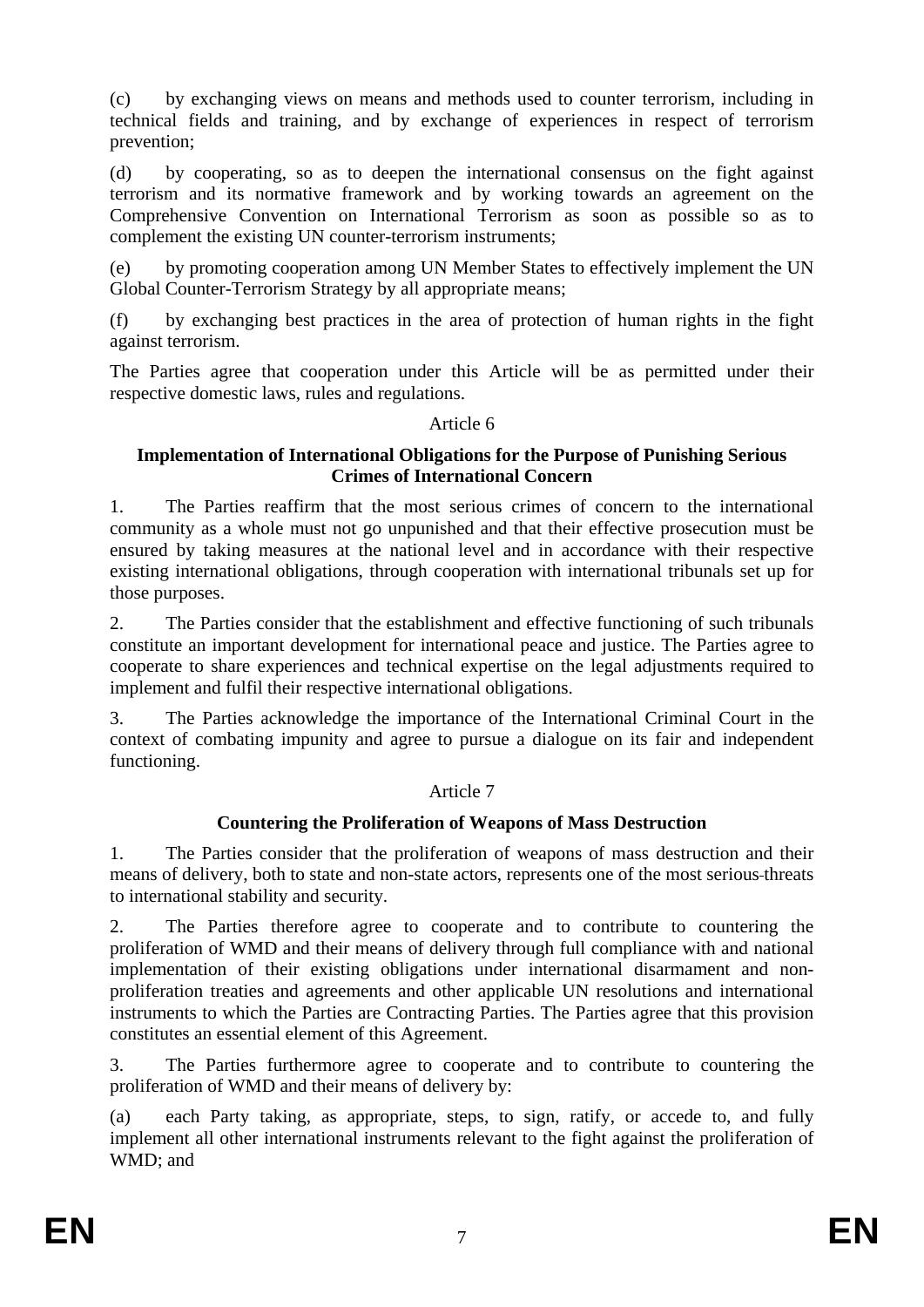(b) the establishment of an effective system of national export controls, controlling the export and transit of WMD-related goods, including a WMD end-use control on dual use goods/technologies and with effective means of legal or administrative enforcement, including effective penalties and preventive measures against breaches of export controls.

4. As part of the cooperation, the Parties agree to have a regular dialogue on issues relating to countering the proliferation of WMD. Such dialogue may take place on a regional basis.

### Article 8

### **Small Arms and Light Weapons**

1. The Parties recognise that the illicit manufacture, transfer and circulation of SALW, including their ammunition, and their excessive accumulation and uncontrolled spread, continue to pose a serious threat to peace and international security.

2. The Parties agree to observe and fully implement their respective obligations to deal with the illicit trade in SALW, including their ammunition, under international agreements to which the Parties are Contracting Parties and under relevant UNSC resolutions, as well as their commitments within the framework of other international instruments applicable in this area, such as the UN Programme of Action to Prevent, Combat and Eradicate the Illicit Trade in Small Arms and Light Weapons in All Its Aspects.

3. The Parties undertake to cooperate and to ensure coordination, complementarity and synergy in their efforts, in accordance with their international obligations, to deal with the illicit trade in SALW, including their ammunition, at global, regional, sub-regional and national levels and agree to establish regular dialogue that will accompany and consolidate this undertaking.

# **Title IV**

# **COOPERATION ON TRADE AND INVESTMENT ISSUES**

# Article 9

# **General Principles**

1. The Parties shall engage in a bilateral dialogue on trade and investment issues with a view to strengthening and advancing the multilateral trading system and bilateral trade between the Parties.

2. To this end, the Parties shall give effect to their mutual cooperation in trade and investment including through the Free Trade Agreement. The aforementioned agreement shall constitute a specific agreement giving effect to the trade provisions of this Agreement and shall be an integral part of the overall bilateral relations and the common institutional framework, as referred to in Article 43(3).

3. The Parties may wish to develop their trade and investment relations by addressing, among other issues, the following areas referred to in Article 10 to Article 16.

### Article 10

# **Sanitary and Phytosanitary (SPS) Issues**

The Parties may discuss and exchange information on legislation, certification and inspection procedures, especially within the framework of the Agreement on the Application of Sanitary and Phytosanitary Measures contained in Annex 1A of the Marrakesh Agreement Establishing the World Trade Organization done at Marrakesh on 15 April 1994.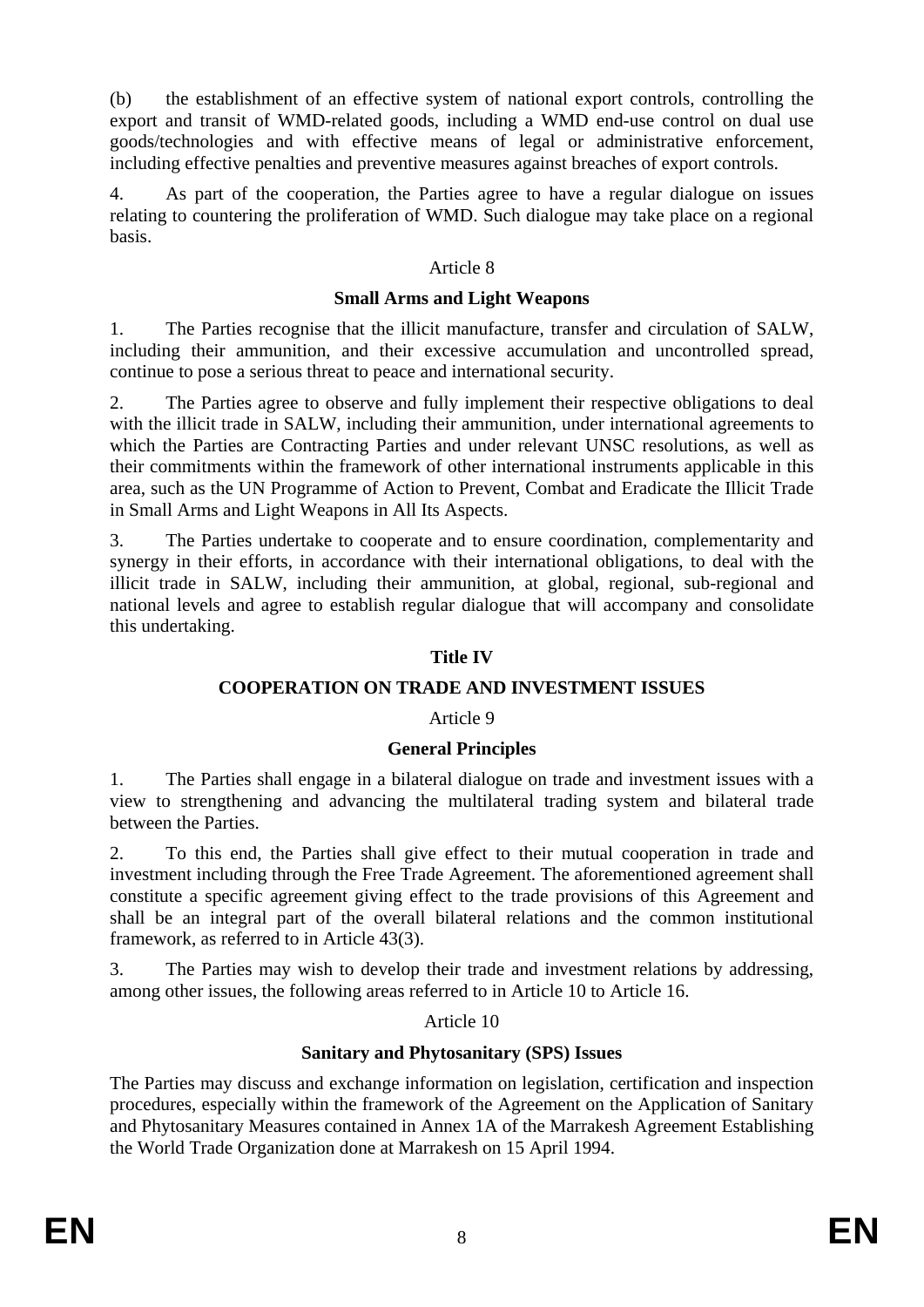Cooperation may include the following:

- (a) addressing bilateral sanitary and phytosanitary problems that a Party raises;
- (b) exchanging information on sanitary and phytosanitary matters;
- (c) promoting the use of international standards where they exist; and

(d) establishing a mechanism for dialogue on best practices related to standards, testing and certification procedures, and evaluating regional or national standards for their equivalence.

### Article 11

### **Technical Barriers to Trade (TBT) Issues**

The Parties shall promote the use of international standards and cooperate and exchange information on standards, conformity assessment procedures and technical regulations, especially within the framework of the WTO Agreement on Technical Barriers to Trade.

### Article 12

### **Customs**

1. The Parties shall share their experience in and examine possibilities for simplifying import, export and other customs procedures, ensuring the transparency of customs and trade regulations, developing customs cooperation and effective assistance mechanisms, to seek convergence of views and joint action in the context of relevant international initiatives including trade facilitation.

2. The Parties will pay special attention to enhancing the security and safety of international trade, ensuring a balanced approach between trade facilitation and the fight against fraud and irregularities.

### Article 13

### **Investment**

The Parties may encourage the development of an attractive and stable environment for reciprocal investment through a consistent dialogue aimed at enhancing understanding and cooperation on investment issues, exploring administrative mechanisms to facilitate investment flows, and promoting stable, transparent, open and non-discriminatory rules for investors*.*

### Article 14

### **Competition Policy**

The Parties may promote the effective establishment and application of competition rules and the dissemination of information in order to foster transparency and legal certainty for enterprises operating in each other's markets.

#### Article 15

### **Services**

The Parties may establish a consistent dialogue notably aimed at exchanging information on their respective regulatory environments, promoting access to each other's markets, promoting access to sources of capital and technology, promoting trade in services between both regions and in third countries' markets.

Article 16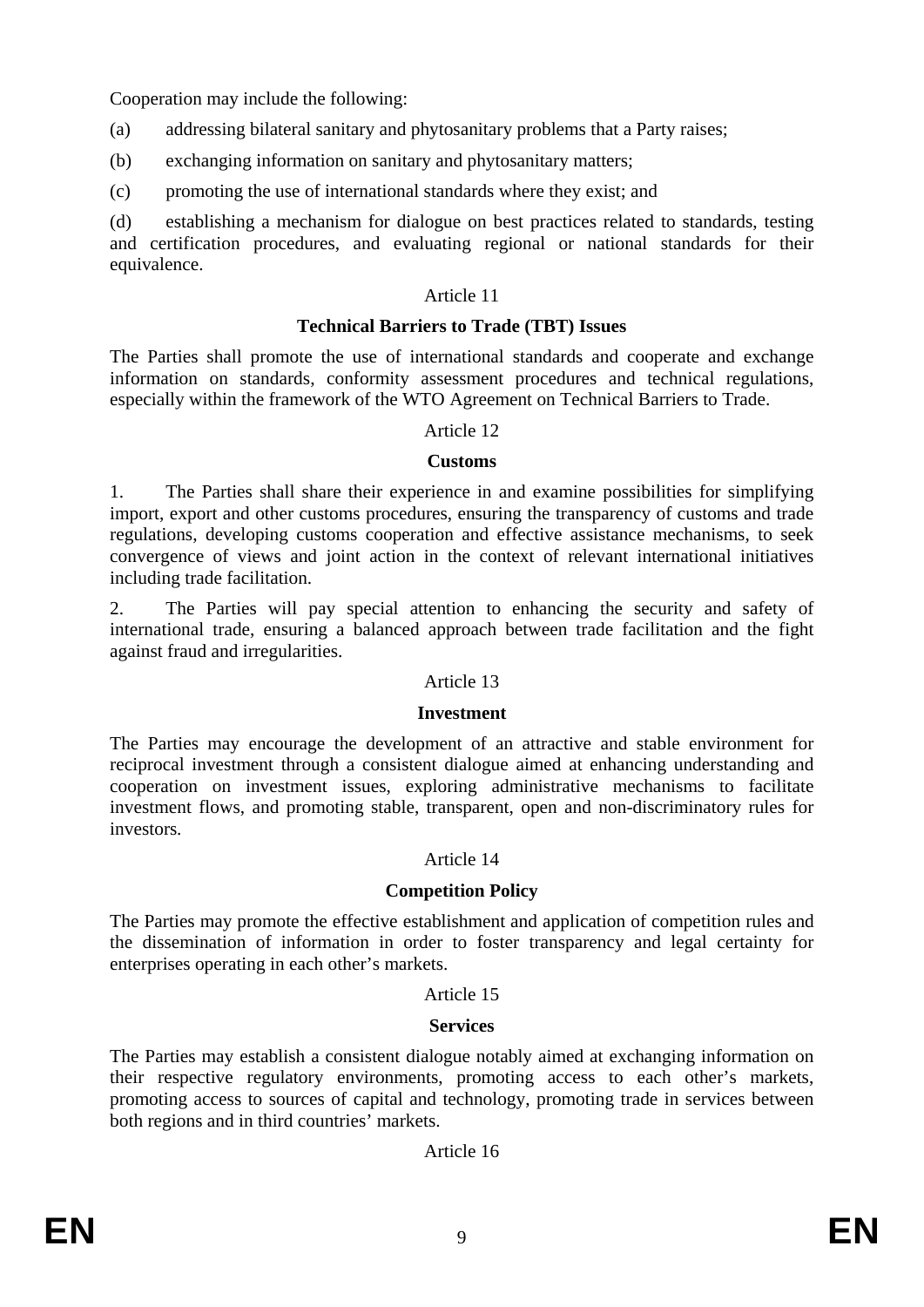#### **Intellectual Property Protection**

The Parties attach importance to intellectual property rights<sup>1</sup>, recognising their growing importance for the creation of innovative products, services and technologies in their respective countries, and agree to continue to cooperate and to exchange non-confidential information on mutually agreed activities and projects, with a view to promoting, protecting and enforcing these rights, including their effective and efficient customs enforcement.

#### **Title V**

#### **COOPERATION IN THE AREA OF JUSTICE, FREEDOM AND SECURITY**

#### Article 17

#### **Rule of Law and Legal Cooperation**

1. In their cooperation in the area of justice, freedom and security the Parties shall attach particular importance to the promotion of the rule of law, and the reinforcement of institutions at all levels in the areas of law enforcement and the administration of justice in particular.

2. Cooperation between the Parties will also include mutual exchange of information concerning legal systems and legislation.

#### Article 18

### **Data Protection**

1. The Parties agree to establish a dialogue in order to improve the protection of personal data, with reference to best international principles and practices such as that contained in the UN Guidelines for the Regulation of Computerized Personal Data Files (UN General Assembly Resolution No. 45/95 of 14 December 1990).

2 Cooperation on protection of personal data may include, *inter alia,* exchange of information and expertise.

### Article 19

### **Migration**

1. The Parties reaffirm the importance of joint management of migration flows between their territories.

2. The Parties shall establish a mechanism for dialogue on migration-related issues, including legal and illegal migration, smuggling and trafficking in human beings and issues related to international protection for those in need. Any such dialogue shall be based upon a mutually agreed agenda, terms and issues.

 $\frac{1}{1}$ For the purpose of this Article, 'intellectual property rights' refers to:

<sup>(</sup>a) all categories of intellectual property that are the subject of Sections 1 through 7 of Part II of the Agreement on Trade-Related Aspects of Intellectual Property Rights contained in Annex 1C of the Marrakesh Agreement Establishing the World Trade Organization done at Marrakesh on 15 April 1994 namely:

<sup>(</sup>i) copyright and related rights;

<sup>(</sup>ii) patents;

<sup>(</sup>iii) trademarks:

<sup>(</sup>iv) designs;

<sup>(</sup>v) layout-designs (topographies) of integrated circuits;

<sup>(</sup>vi) geographical indications;

<sup>(</sup>vii) protection of undisclosed information; and

<sup>(</sup>b) plant variety rights.

In the case of the Union, for the purposes of this Agreement, 'patents' include rights derived from supplementary protection certificates.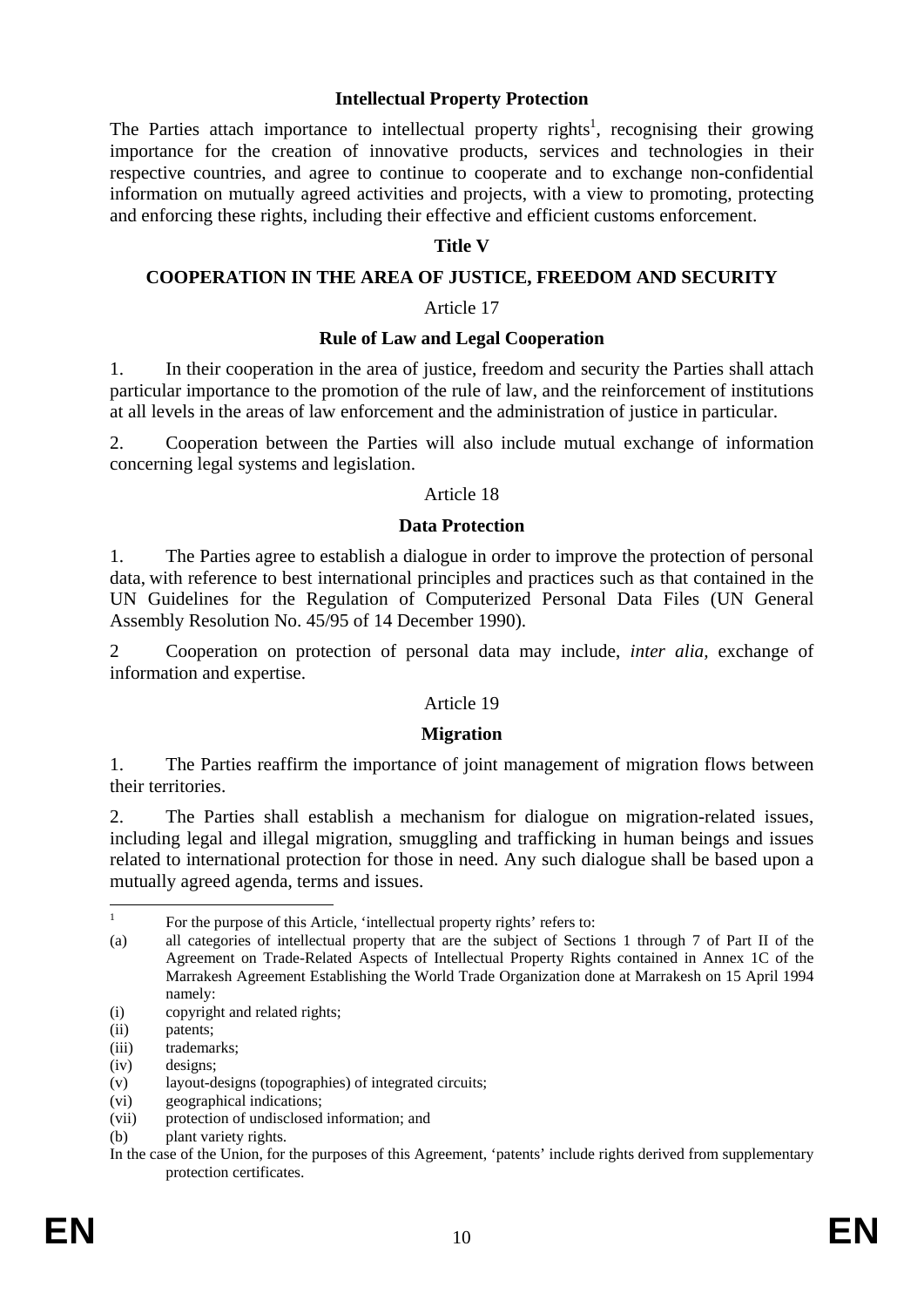3. Each Party may, as it deems appropriate, include migration concerns in its strategies for economic and social development from its perspective as a country of origin, transit and/or destination of migrants.

4. Cooperation between the Parties shall be based on a specific needs assessment of the Parties, conducted in mutual consultation between the Parties. The Parties agree that such cooperation will be as permitted under Union and domestic laws, rules, regulations and policies. Such cooperation may, in particular, focus on:

(a) the root causes of migration;

(b) the development and implementation of each Party's obligations under international law on migration matters including on international protection for those in need;

(c) admission rules, as well as the rights and status of persons admitted, fair treatment, education, training, and integration of lawfully residing non-nationals, measures against racism and xenophobia;

(d) the establishment of an effective and preventive policy against illegal immigration, smuggling of migrants and trafficking in human beings, including ways to combat networks of smugglers and traffickers and protect the victims of such trafficking;

(e) the return, under humane and dignified conditions, of persons residing illegally including the promotion of their voluntary return;

(f) issues identified as being of mutual interest in the field of visas and security of travel documents;

(g)issues identified as being of mutual interest in the field of border controls.

5. Within the framework of the cooperation to prevent and control illegal immigration, the Parties further agree that:

(a) the Republic of Singapore shall readmit any of its nationals illegally present on the territory of a Member State, upon request by the latter and without further formalities once nationality has been established; and

(b) each Member State shall readmit any of its nationals illegally present on the territory of the Republic of Singapore, upon request by the latter and without further formalities once nationality has been established.

The Member States and the Republic of Singapore will provide their nationals with appropriate identity documents for such purposes. Where the person to be readmitted does not possess any documents or other proofs of his or her nationality, the competent diplomatic and consular representations of the Party to which the person is to be readmitted (being either the Member State concerned or the Republic of Singapore) shall, upon request by the other Party (being either the Republic of Singapore or the Member State concerned), interview the person in order to establish his or her nationality.

6. The Parties agree to negotiate, upon request, with a view to concluding an agreement between the Union and the Republic of Singapore regulating the readmission of nationals of the Republic of Singapore and of the Member States, nationals of other countries and stateless persons.

# Article 20

# **Combating Organised Crime**

The Parties agree to cooperate in combating organised crime as well as corruption. Such cooperation aims in particular at implementing and promoting, where applicable, relevant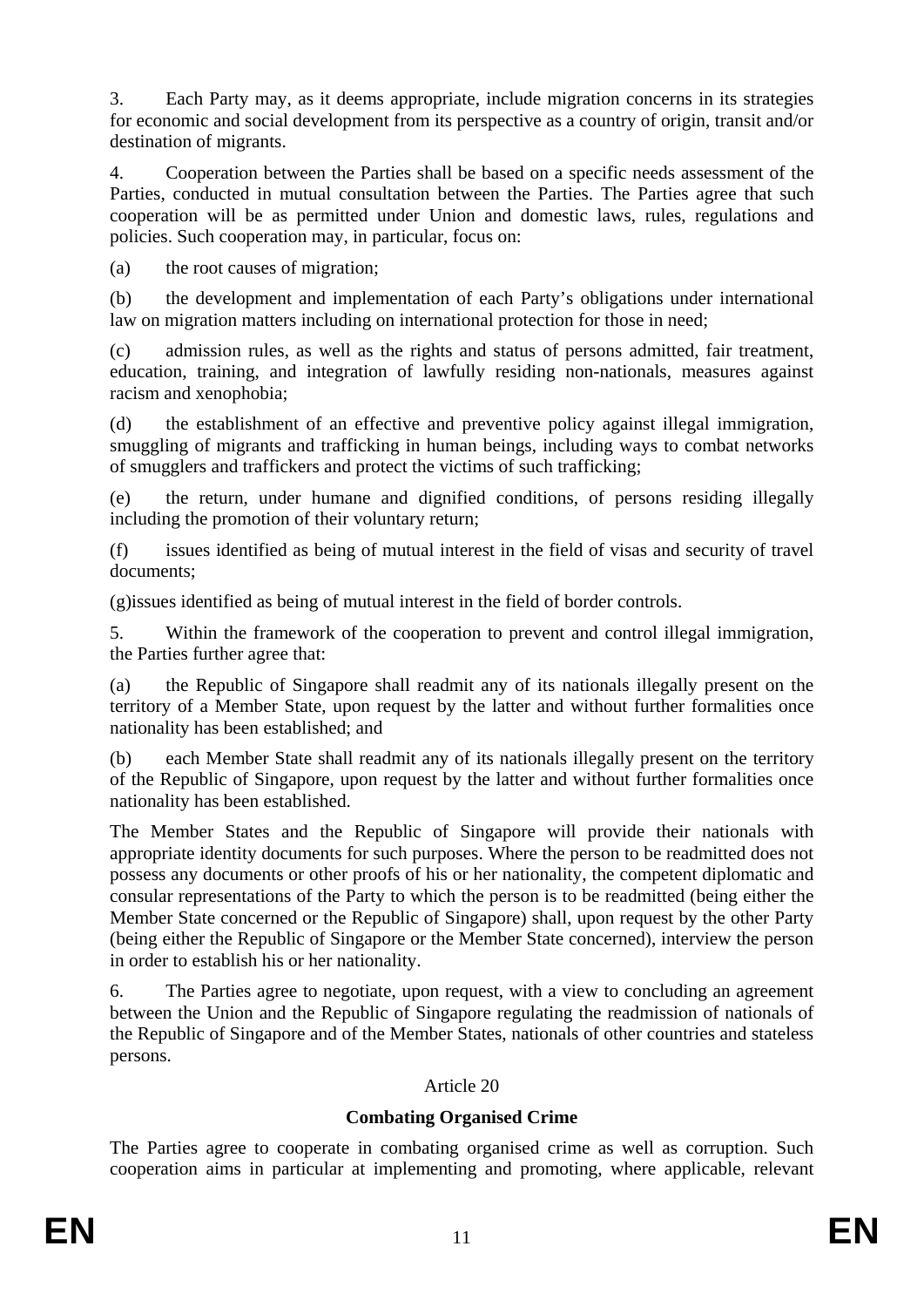international standards and instruments, such as the UN Convention against Transnational Organized Crime and the UN Convention against Corruption.

# Article 21

# **Cooperation in Combating Money Laundering and Terrorist Financing**

1. The Parties agree on the need to work towards and to cooperate on preventing the use of their financial systems to launder the proceeds of criminal activities, in accordance with relevant Financial Action Task Force (FATF) recommendations.

2. The Parties will exchange expertise in areas such as the development and implementation of regulations and the efficient functioning of suitable standards and mechanisms.

3. In particular, cooperation shall allow, to the greatest possible extent, exchanges of relevant information and expertise on the adoption of appropriate standards to combat money laundering and the financing of terrorism equivalent to those adopted by the international bodies active in this area, such as the FATF.

# Article 22

# **Cooperation against Illicit Drugs**

1. The Parties shall cooperate to ensure a balanced approach through effective coordination between the competent authorities including, as appropriate, from the health, justice, interior and customs sectors, with the aim of reducing the supply, trafficking and demand of illicit drugs and the adverse consequences of drug abuse for individuals and society as a whole. The Parties will also work together to ensure a more effective prevention of diversion of drug precursors.

2. The Parties shall agree on means of cooperation to attain these objectives. Actions shall be based on commonly agreed principles along the lines of the relevant international conventions, the Political Declaration and the Special Declaration on the guiding principles of drug demand reduction, approved by the UN General Assembly Special Session on Drugs in June 1998 and the Political Declaration and Plan of Action on International Cooperation towards an Integrated and Balanced Strategy to Counter the World Drug Problem adopted at the 52nd session of the UN Commission on Narcotic Drugs in March 2009.

3. The Parties will exchange expertise in areas such as the drafting of national legislation and policies, the establishment of national institutions and information centres, training of personnel, drug related research, and the prevention of diversion of precursors used for the illicit manufacture of narcotic drugs and psychotropic substances.

# **Title VI**

# **COOPERATION IN OTHER SECTORS**

# Article 23

# **Cooperation on Human Rights**

1. The Parties agree to cooperate, where mutually agreed upon, in the promotion and effective protection of human rights, including the implementation of applicable international human rights instruments to which the Parties are Contracting Parties.

- 2. Such cooperation may include, *inter alia*,
- (a) human rights promotion and education;
- (b) strengthening appropriate national and regional human rights-related institutions;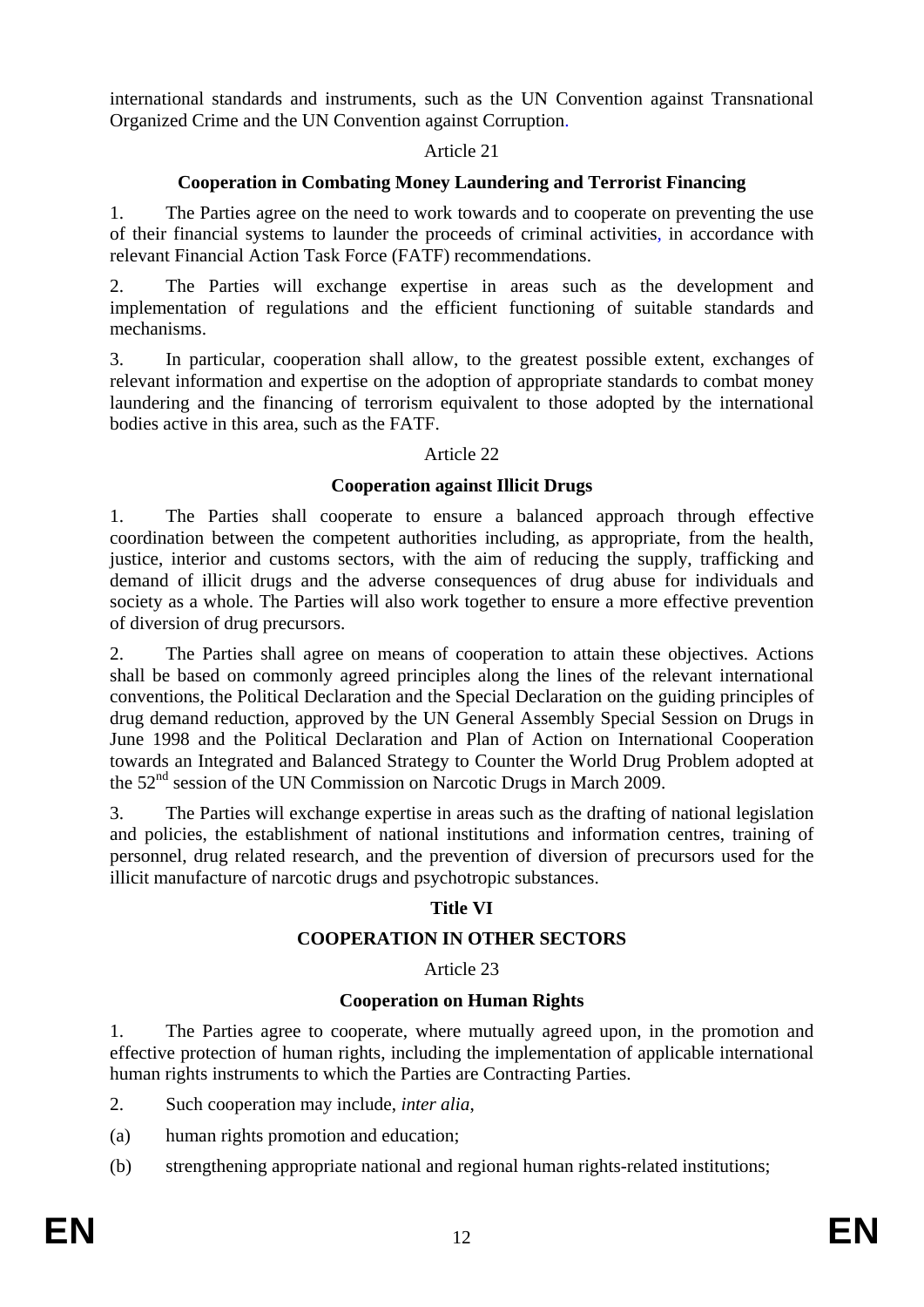- (c) the establishment of a meaningful, broad-based human rights dialogue;
- (d) strengthening of cooperation within the human rights-related institutions of the UN.

## Article 24

### **Cooperation on Financial Services**

The Parties shall endeavour to foster cooperation on financial services on issues of mutual interest within the framework of their respective programmes and legislation and, where applicable, according to the relevant provisions of the Free Trade Agreement referred to in Article 9(2). Such cooperation shall take place between financial regulators and supervisors of the Union and the Republic of Singapore on financial regulatory and supervisory matters. The financial regulators and supervisors will consult each other to determine the most appropriate means for cooperation.

### Article 25

# **Economic Policy Dialogue**

1. The Parties agree to cooperate on promoting the exchange of information on their respective economic trends and policies, and the sharing of experiences with the coordination of economic policies in the context of regional economic cooperation and integration.

2. The Parties endeavour to deepen the dialogue between their authorities on economic matters, which, as agreed by the Parties, may include areas such as monetary policy, fiscal (including tax) policy, public finance, and macroeconomic stabilisation and external debt.

### Article 26

# **Cooperation in the Tax Area**

1. With a view to strengthening and developing economic activities while taking into account the need to develop an appropriate regulatory framework, the Parties recognise and commit themselves to implement, as set out in paragraphs 2 and 3, the principles of good governance in the tax area.

2. To that effect, in accordance with their respective competencies, the Parties acknowledge the importance of countering mutually agreed harmful tax practices, will improve international cooperation in the tax area aimed at countering tax evasion and will implement the internationally agreed Standard for transparency and exchange of information for tax purposes as spelled out in the 2008 OECD Model Tax Convention on Income and on Capital, with a view to enabling the effective application of their respective tax rules.

3. The Parties agree that the implementation of these principles takes place notably within the framework of existing or future bilateral tax agreements between the Republic of Singapore and the Member States.

# Article 27

# **Industrial Policy and SME Cooperation**

1. The Parties, taking into account their respective economic policies and objectives, agree to foster industrial policy cooperation in all fields deemed suitable by them, in particular with a view to improving the competitiveness of small and medium-sized enterprises (SMEs).

2. Such cooperation shall consist of:

(a) exchanging information and experience on creating framework conditions for SMEs to improve their competitiveness;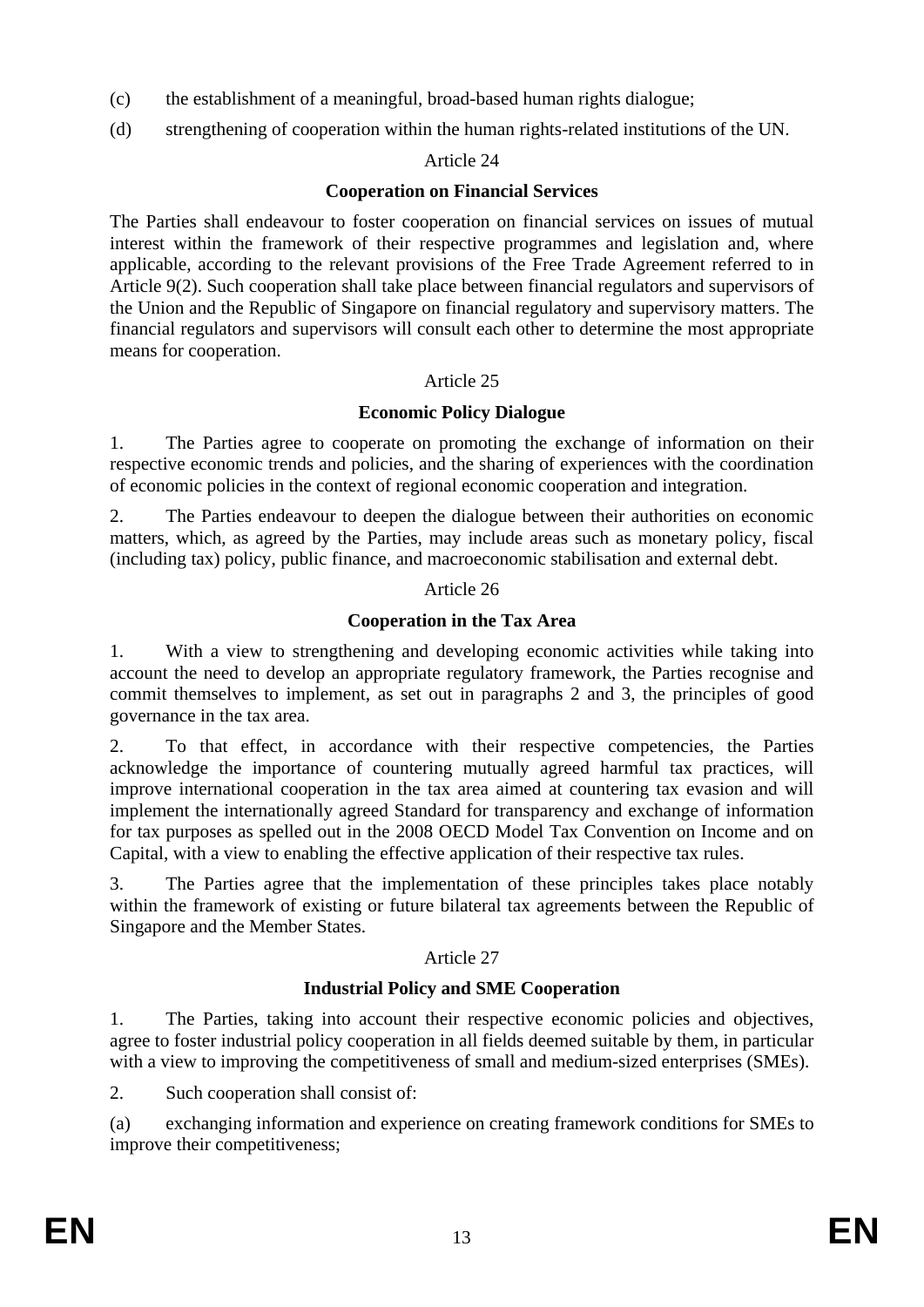(b) promoting corporate social responsibility and accountability and encouraging responsible business practices, including sustainable consumption and production. This cooperation shall be complemented by a consumer perspective such as on product information and the consumer's role in the market;

(c) promoting contacts between economic operators, encouraging joint investments and establishing joint ventures and information networks notably through existing Union horizontal programmes, stimulating in particular transfers of soft and hard technology between partners; and

(d) facilitating access to finance, providing information and stimulating innovation.

3. The Parties will encourage the reinforcement of the relations between the private sectors of both Parties in new or existing *fora*, including mechanisms aimed at assisting both sides in promoting the internationalisation of SMEs.

# Article 28

# **Information Society**

1. Recognising that information and communication technologies (ICT) are key elements of modern life and are of vital importance to economic and social development, the Parties endeavour to coordinate their respective policies in this field with a view to promoting economic development.

2. Cooperation in this area shall focus in particular on:

(a) participation in the comprehensive regional dialogue on the different aspects of the information society, in particular electronic communications policies and regulatory best practices in areas including but not limited to the licensing of telecommunication services; the treatment of new information communication services such as Voice over Internet Protocol services; the elimination of spam; the management of dominant carrier conduct, and increasing the transparency and efficiency of the regulatory authority;

(b) interconnection and interoperability of the Parties' networks and services;

(c) standardisation and dissemination of new information and communications technologies;

(d) promotion of research cooperation between the Parties in the area of ICT;

- (e) cooperation on joint research projects in the area of ICT;
- (f) security aspects of information society, as mutually agreed upon; and
- (g) conformity assessment of telecommunications (including radio) equipment.

# Article 29

# **Cooperation in the Audiovisual and Media Fields**

The Parties agree to promote cooperation in the audiovisual and media fields in general. Cooperation activities will include, but not be limited to:

- (a) exchange of views on audiovisual and media policy;
- (b) joint organisation of events of mutual interest;
- (c) joint training activities; and

(d) facilitating co-productions, and initiating discussions on audiovisual co-production agreements.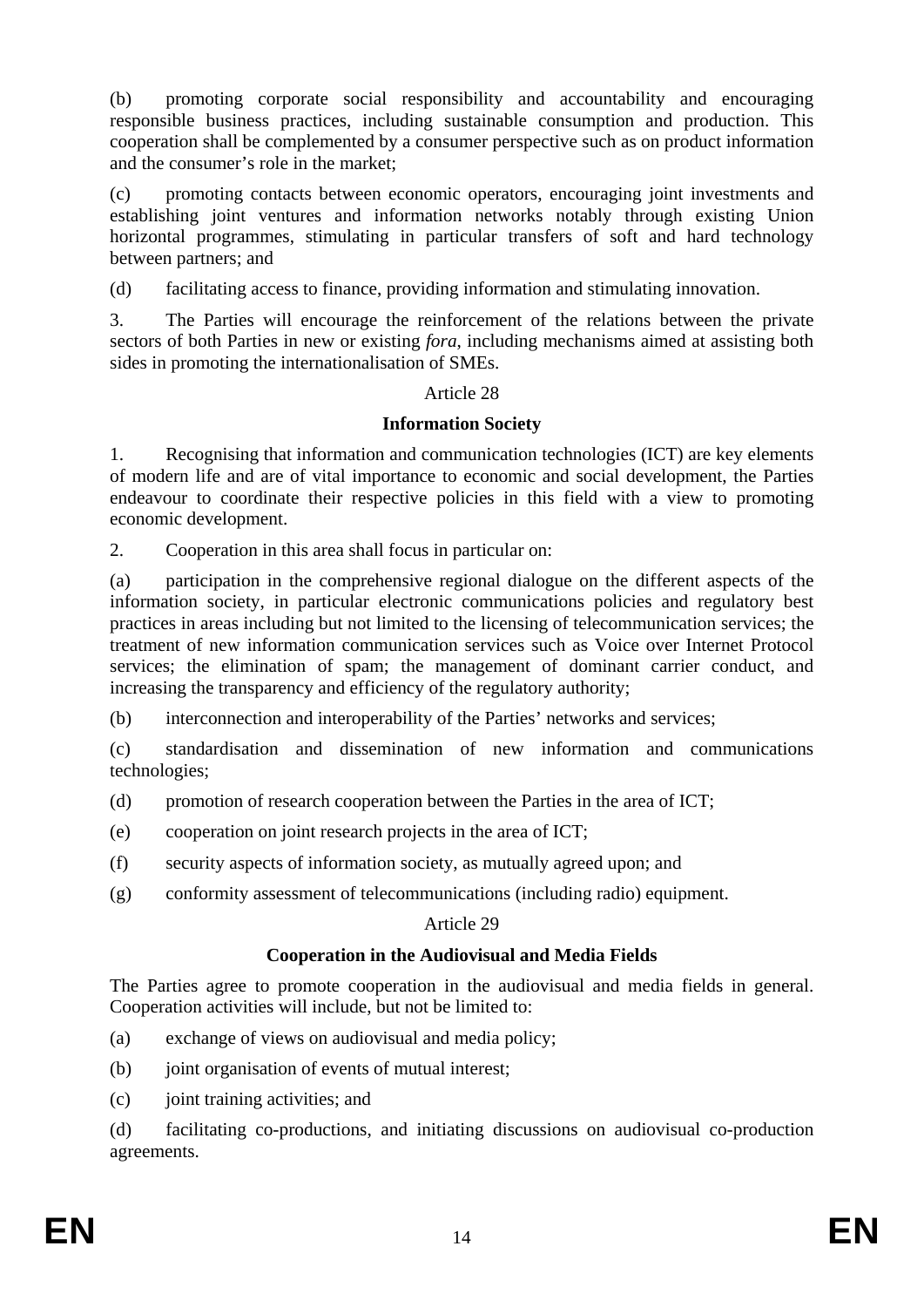# Article 30

### **Scientific and Technological Cooperation**

1. The Parties shall encourage, develop and facilitate cooperation in the field of science, technology and innovation in areas of mutual interest, in accordance with the laws and regulations of both Parties.

2. The aims of such cooperation shall be to:

(a) encourage exchange of information on science, technology and innovation, on policies and programmes;

(b) promote enduring relations between the Parties' scientific communities, research centres, universities and industries;

(c) promote training and mobility of researchers and students of higher education institutions.

3. Subject to discussion between the Parties, and in consultation with the research funding agencies of each country, cooperation may take the form of joint research projects and/or exchanges, meetings, workshops and training of scientists and students of higher education institutions through international mobility schemes providing for the maximum dissemination of the results of research.

4. In this cooperation, the Parties shall promote the participation of their respective higher education institutions, research centres and productive sectors, including SMEs.

5. The Parties agree to make efforts to increase awareness about possibilities for science and technological cooperation offered by their respective programmes.

### Article 31

# *Energy*

1. The Parties endeavour to enhance cooperation in the energy sector with a view to:

(a) diversifying energy supplies and developing new and renewable forms of energy on a commercial basis;

(b) achieving rational use of energy, notably by promoting demand-side management;

(c) fostering the transfer of technology aimed at efficient energy use;

(d) combating climate change, including through carbon pricing;

(e) enhancing capacity-building, including possible training and facilitation of investment in the field of energy based on transparent, non-discriminatory and market-compatible rules;

(f) promoting competition in the energy market.

2. To these ends, the Parties endeavour to promote contacts between the relevant energy planning entities and conduct of joint research between research institutes and universities, particularly in the framework of relevant regional *fora*. Both sides will further explore possibilities for enhanced cooperation in nuclear safety and security within their existing legal frameworks and policies. With reference to Article 34 and the conclusions of the World Summit on Sustainable Development (WSSD), which took place in Johannesburg in 2002, the Parties may endeavour to address the links between affordable access to energy services and sustainable development. These activities may be promoted in cooperation with the European Union Energy Initiative, launched at the WSSD.

Article 32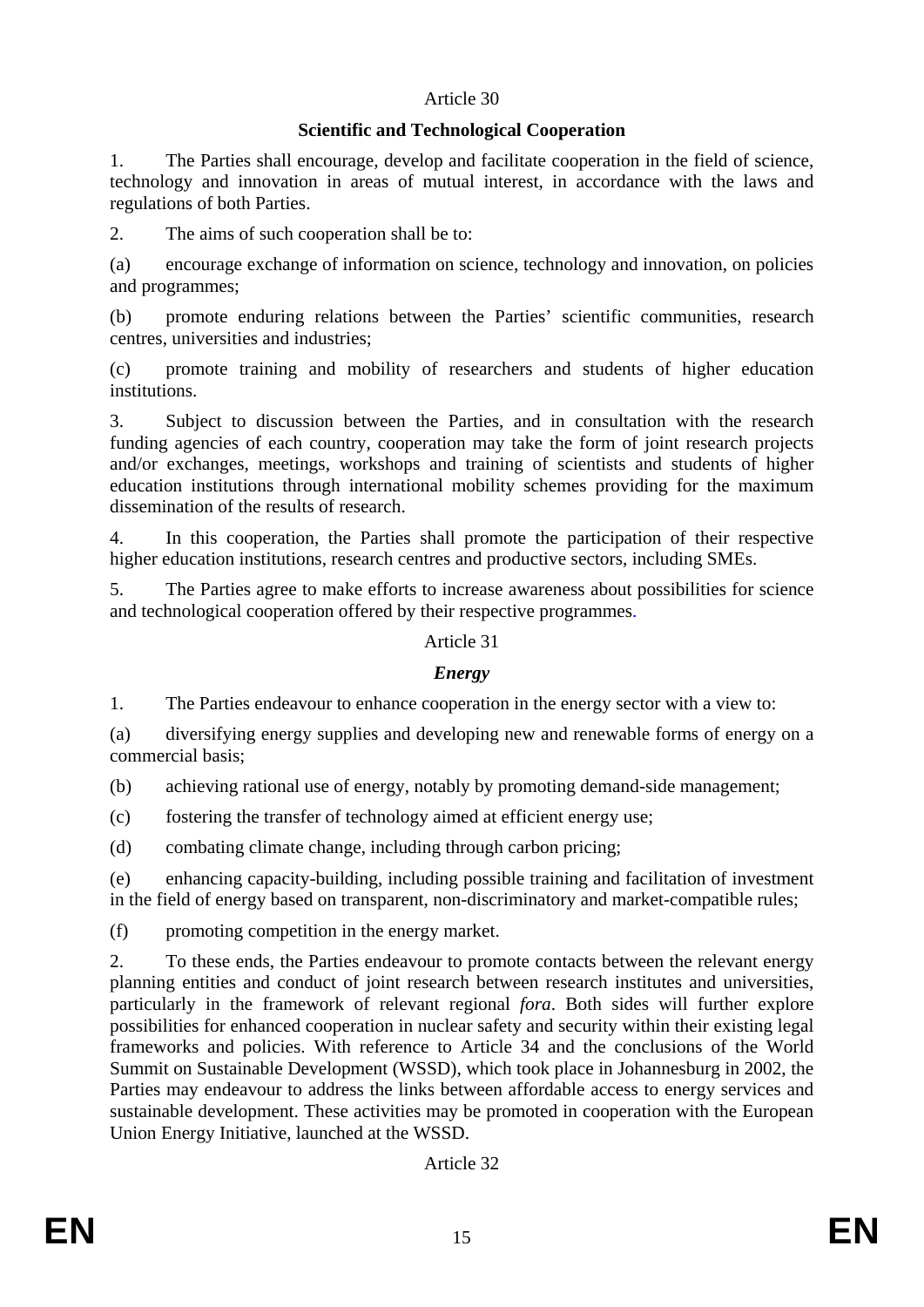### **Transport**

1. The Parties agree to further reinforce, by mutual consent, their cooperation in all relevant areas of transport policy with a view to improving the movement of goods and passengers, promoting safety and security, combating piracy and armed robbery against ships, promoting environmental protection and high operating standards, and increasing the efficiency of their transport systems.

The Parties recall the agreement under Article 1(5) and reaffirm that cooperation in all relevant areas of transport will be subject to their respective domestic laws, rules and regulations.

2. Cooperation between the Parties under paragraph 1 shall aim to promote:

(a) exchange of information on their respective transport policies, especially regarding urban transport and the interconnection and interoperability of multimodal transport networks, as well as the management of railways, ports and airports;

(b) the use of global satellite navigation systems, with focus on regulatory, industrial and market development issues of mutual interest;

(c) a dialogue in the field of air transport aiming at an enhanced cooperation in matters of aviation policy and with a view to taking joint actions in the field of air transport services through, *inter alia,* the negotiation and implementation of agreements. The Parties willfurther develop their relations and, when appropriate, explore the establishment of a future comprehensive air services agreement. The Parties will also, whenever mutually beneficial, enhance technical and regulatory cooperation in areas such as aviation safety, aviation security, air traffic management including greening air traffic management, application of competition law and economic regulation of the air industry, with a view to supporting regulatory convergence and removal of obstacles to doing business and enhance dialogue on aviation environmental issues such as the use of market-based instruments in combating global warming including through emissions trading. On this basis, the Parties will explore the possible scope for even closer cooperation in the area of civil aviation;

(d) a dialogue in the field of maritime transport services aiming at unrestricted access to the international maritime markets and trades on a commercial and non-discriminatory basis, and with a view to supporting commitments for the phasing out of existing cargo reservation schemes, abstention from introducing cargo sharing clauses, establishment within maritime transport services including auxiliary services, NT clause treatment regarding access for auxiliary services and port services for vessels flying the flag of the other Party or operated by nationals or companies of the other Party and the right to arrange door-to-door transport services; and

(e) the implementation of security, safety and pollution prevention standards, notably as regards maritime transport and aviation, in line with the relevant international conventions, to which the Parties are signatories, including cooperation in the appropriate international *fora* aiming to ensure better enforcement of international regulations.

# Article 33

# **Education and Culture**

1. The Parties agree to promote education and cultural cooperation that duly respects their diversity, in order to increase mutual understanding and knowledge of their respective cultures.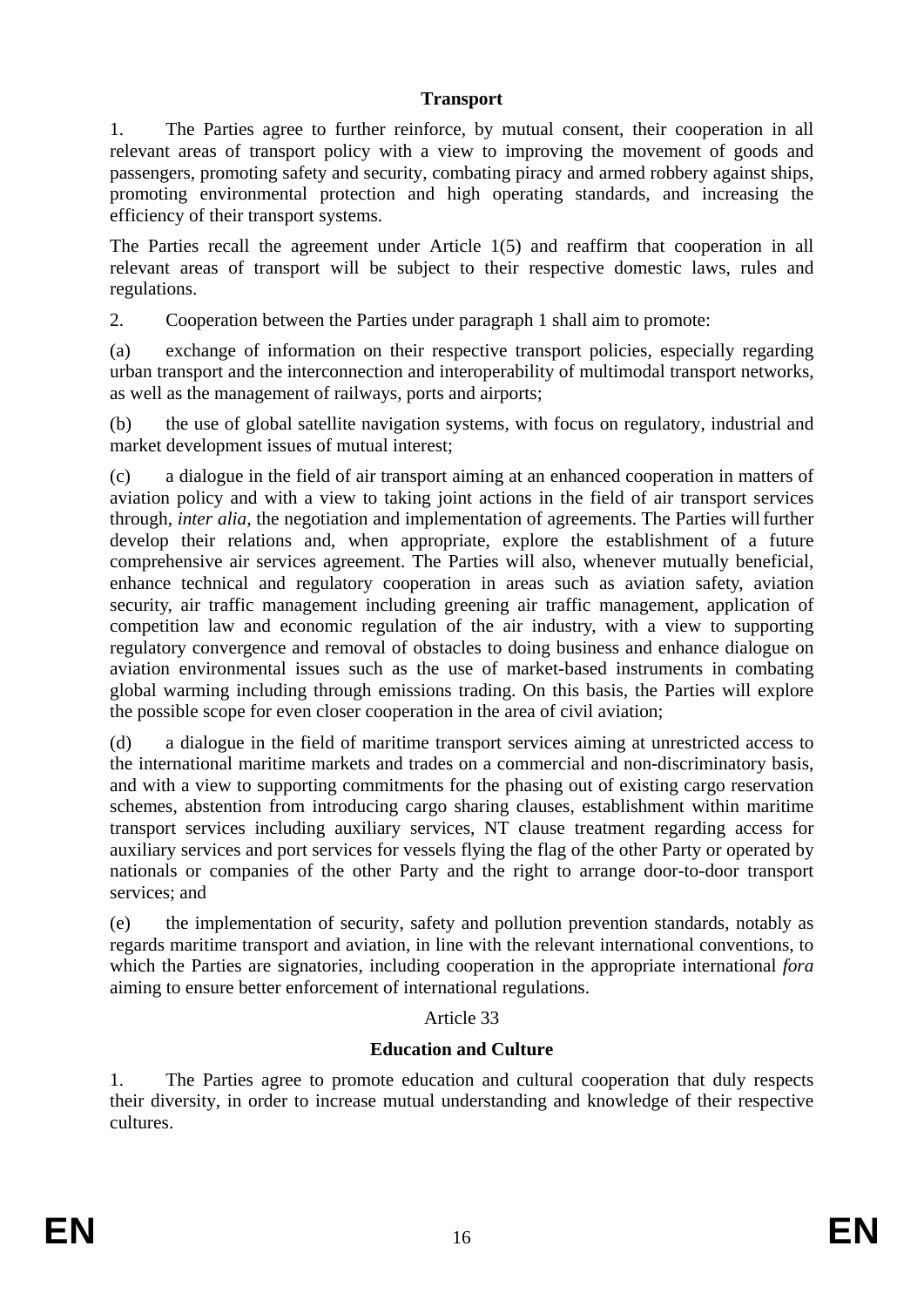2. The Parties endeavour to take appropriate measures to promote cultural exchanges and carry out joint initiatives in various cultural spheres including the joint organisation of cultural events. In this regard, the Parties also agree to continue supporting the activities of the Asia-Europe Foundation.

3. The Parties agree to consult and cooperate in the relevant international *fora*, such as the UN Educational Scientific and Cultural Organization, in order to pursue common objectives and promote cultural diversity.

4. The Parties shall furthermore place emphasis on measures designed to create permanent links between their respective specialist agencies and to encourage exchange of information, know-how, students, experts, youth and youth workers and technical resources, taking advantage of the facilities offered by the Union's programmes in Southeast Asia in the area of education and culture as well as the experience that both Parties have acquired in this area.

5. The Parties shall encourage greater exchanges and cooperation between their educational institutions in order to promote mutual understanding, knowledge and appreciation of each other's cultures, economies and social systems. In particular, the Parties shall endeavour to facilitate the mobility of students and scholars within the framework of the Erasmus Mundus programme or other similar programmes.

### Article 34

### **Environment and Natural Resources**

1. The Parties agree on the need to conserve and manage in a sustainable manner natural resources and biological diversity as a basis for the development of current and future generations.

2. The implementation of the outcome of the UN Conference on Environment and Development of 1992, the WSSD of 2002 and the UN Conference on Sustainable Development of 2012 shall be taken into account in all activities undertaken by the Parties under this Agreement.

3. The Parties endeavour to continue their cooperation on environmental protection, including through the sharing of best practices in areas such as:

(a) climate change and energy efficiency;

(b) environmental and clean technologies particularly those that are safe and sustainable;

(c) capacity building in negotiating and implementing multilateral environment agreements;

(d) coastal and marine environment;

(e) addressing illegal logging and the associated trade, and promoting sustainable forest management.

### Article 35

# **Employment and Social Affairs**

1. The Parties agree to enhance cooperation in the field of employment and social affairs, including cooperation on regional and social cohesion, health and safety at the workplace, gender equality, decent work and social dialogue, with a view to strengthening the social dimension of globalisation.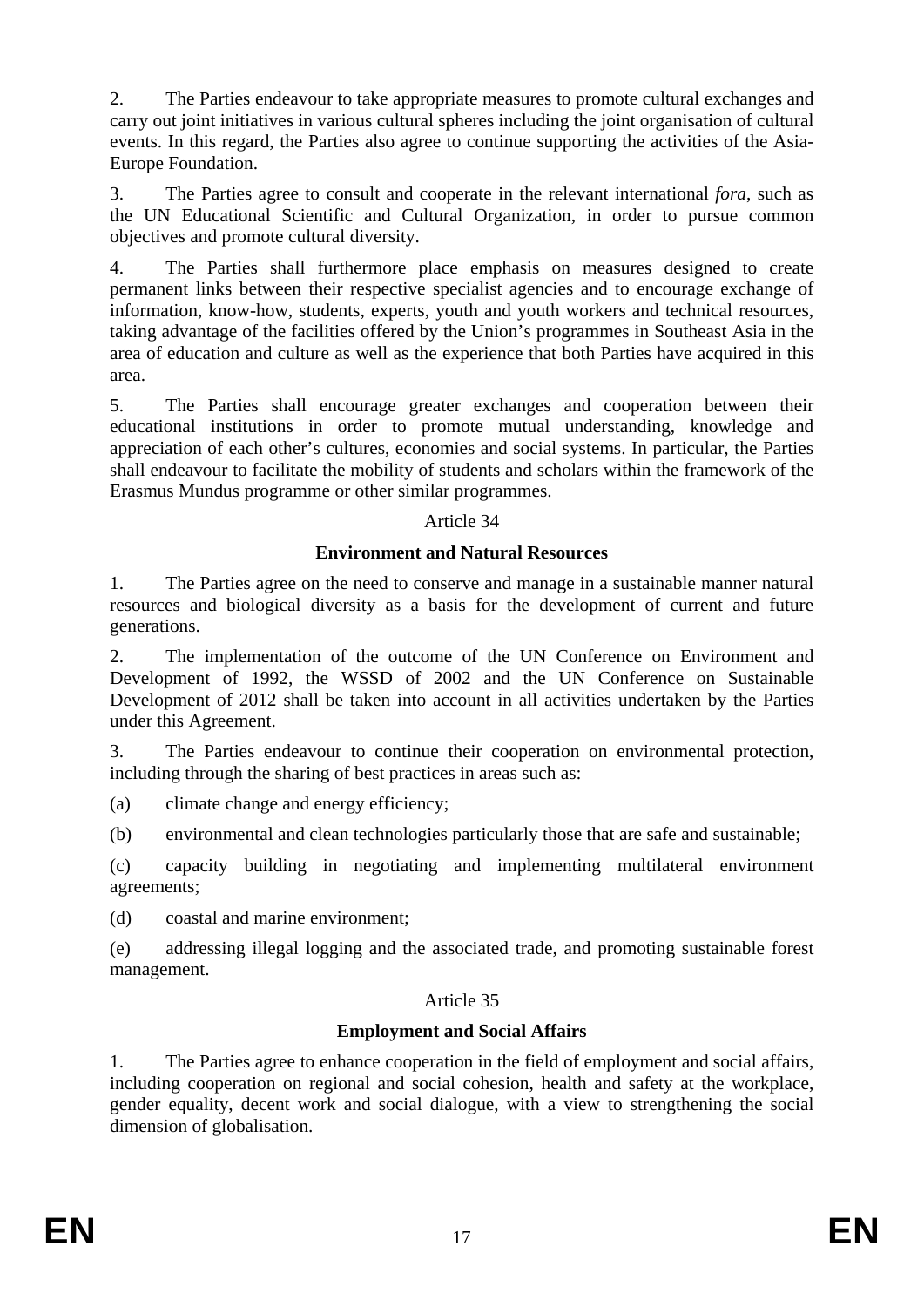2. The Parties reaffirm the need to support the process of globalisation which is beneficial to all and to promote full and productive employment and decent work as a key element of sustainable development and poverty reduction, as endorsed by the UN General Assembly Resolution No. 60/1 of 24 October 2005 and the Ministerial Declaration of highlevel segment of the substantive session of 2006 of the Economic and Social Council (UN Economic and Social Council E/2006/L.8 of 5 July 2006) and as laid down in the 2008 International Labour Organization (ILO) Declaration on Social Justice for a Fair Globalization. The Parties shall take into account the respective characteristics and diverse nature of their economic and social situations.

3. In accordance with their obligations as members of the ILO and with the ILO Declaration on Fundamental Principles and Rights at Work and its Follow-up adopted by the International Labour Conference at its 86<sup>th</sup> Session in 1998, the Parties commit to respect, promote and effectively implement the principles concerning the fundamental rights at work, namely:

(a) freedom of association and the effective recognition of the right to collective bargaining;

(b) the elimination of all forms of forced or compulsory labour;

- (c) the effective abolition of child labour; and
- (d) the elimination of discrimination in respect of employment and occupation.

The Parties reaffirm their commitment to effectively implementing the ILO Conventions that the Republic of Singapore and the Member States have ratified respectively. The Parties will make continued and sustained efforts towards ratifying and effectively implementing the fundamental ILO conventions, and will exchange information in this regard. The Parties will also consider the ratification and effective implementation of other ILO conventions, taking into account domestic circumstances. The Parties will exchange information in this regard.

4. The Parties may initiate cooperative activities of mutual benefit which may include, *inter alia*, specific programmes and projects, as mutually agreed, as well as dialogue, cooperation and initiatives on topics of common interest at bilateral or multilateral level, such as ASEM, ASEAN-EU and the ILO.

# Article 36

# **Health**

1. The Parties agree to cooperate in the health sector with a view to improving health conditions covering, *inter alia*, the areas of major communicable diseases such as HIV/AIDS, avian influenza, and other influenzas of human pandemic potential and major noncommunicable diseases and their risk factors, including through exchange of information and collaboration in early detection, prevention and control, as well as through international health agreements.

2. Subject to available resources, cooperation may take place through:

(a) projects on epidemiology of major communicable and non-communicable diseases;

(b) exchanges, fellowships and training programmes;

(c) programmes and projects to improve health services and health conditions;

(d) information-sharing and scientific collaboration in drug regulation and medical device regulation; and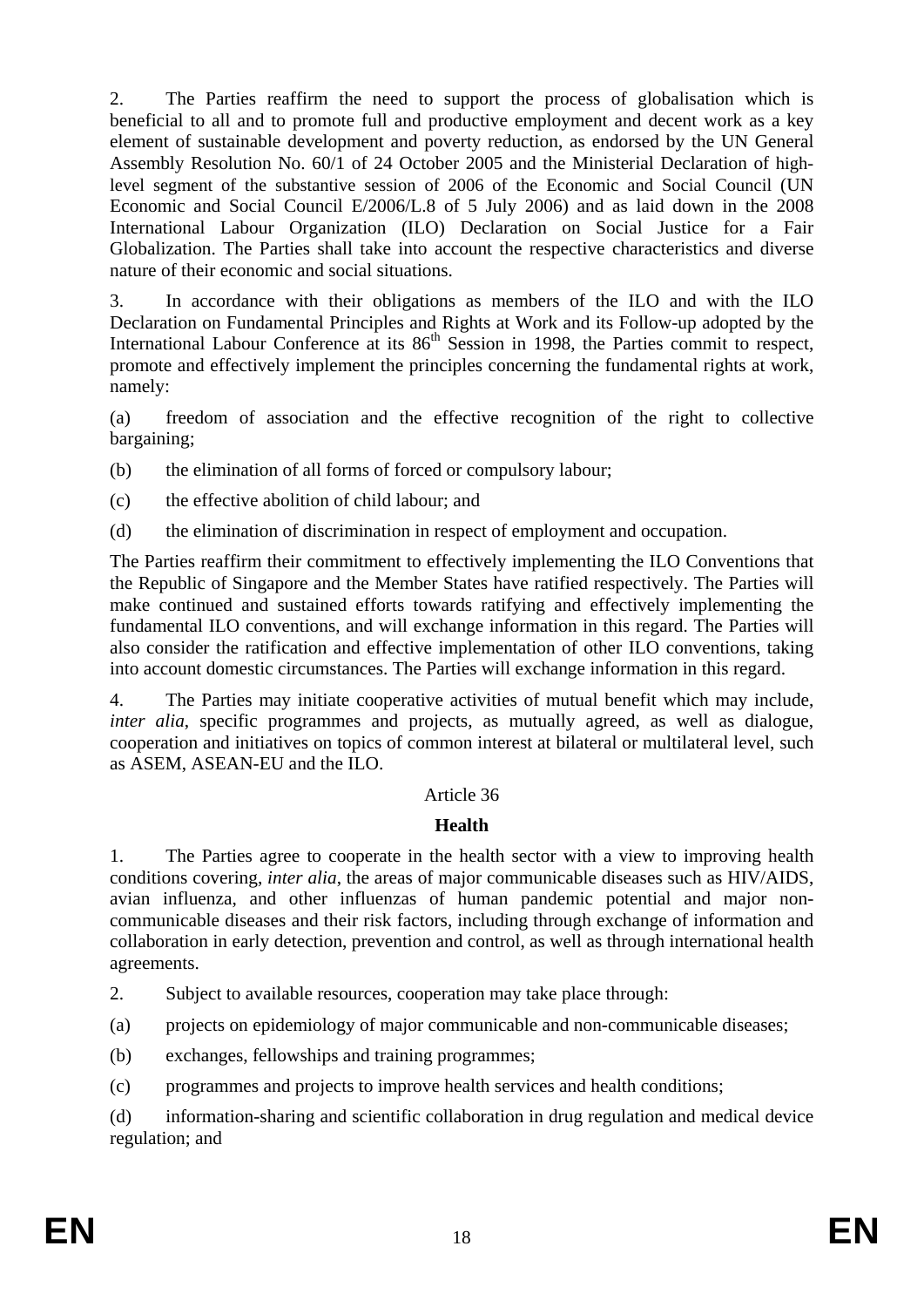(e) promoting full and timely implementation of international agreements on health, such as the International Health Regulations and the Framework Convention on Tobacco Control.

#### Article 37

#### **Statistics**

The Parties shall endeavour to promote, in accordance with existing statistical cooperation activities between the Union and ASEAN, the harmonisation of statistical methods and practices including the gathering and dissemination of statistics, thus enabling them to use, on a mutually acceptable basis, statistics on trade in goods and services, foreign direct investment and, more generally, on any other area covered by this Agreement which lends itself to statistical data collection, processing, analysis and dissemination.

#### Article 38

### **Civil society**

The Parties recognise the potential contribution of organised civil society in the dialogue and cooperation process under this Agreement and endeavour to encourage dialogue with organised civil society.

#### **Title VII**

### **MEANS OF COOPERATION**

### Article 39

### **Resources for Cooperation**

1. The Parties agree to make available the appropriate resources, including financial means, insofar as their respective resources and regulations allow, in order to fulfil the cooperation objectives set out in this Agreement.

2. The Parties shall encourage the European Investment Bank to continue its operations in the Republic of Singapore, in accordance with its procedures and financing criteria.

### Article 40

### **Cooperation in the Development of Third Countries**

1. The Parties agree to exchange information on their development assistance policies with a view to establishing a regular dialogue on the objectives of these policies and on their respective development aid programmes in third countries.

2. The Parties shall also promote joint actions aimed at providing technical assistance and promoting human resource development in the less developed countries in Southeast Asia and beyond.

### **Title VIII INSTITUTIONAL FRAMEWORK**

### Article 41

### **Joint Committee**

1. The Parties agree to establish under this Agreement a Joint Committee, composed of representatives of both sides at an appropriate high level, the tasks of which shall be to:

(a) ensure the proper functioning and implementation of this Agreement;

(b) set priorities in relation to the aims of this Agreement;

(c) make recommendations for promoting the objectives of this Agreement.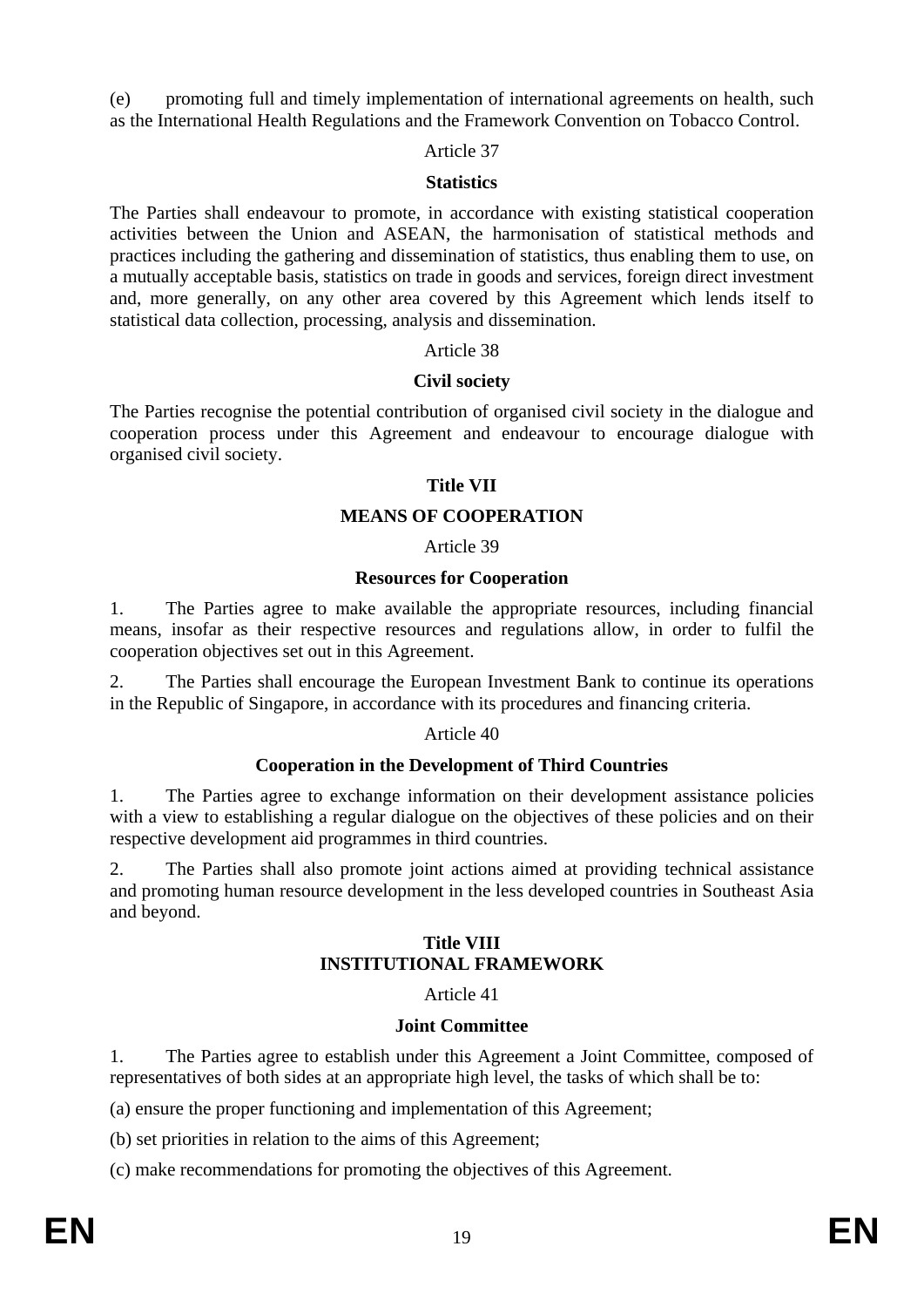2. The Joint Committee shall normally meet not less than every two years in Singapore and Brussels alternately, on a date to be fixed by mutual agreement. The Joint Committee shall be co-chaired by a representative from each of the two sides. The agenda for meetings of the Joint Committee shall be determined by agreement between the Parties. Extraordinary meetings of the Joint Committee may also be convened by agreement between the Parties.

3. The Joint Committee may set up specialised sub-committees in order to assist it in the performance of its tasks. These sub-committees shall make detailed reports of their activities to the Joint Committee at each of its meetings.

4. The Joint Committee shall, in accordance with this Article, adopt its own rules of procedures and shall carry out its tasks by consensus. The Joint Committee shall, in its rules of procedures, determine modalities for consultations such as those foreseen in Article 44, and endeavour to agree on a common working language.

5. The Joint Committee shall, where mutually agreed and where appropriate, discuss the functioning and implementation of any specific agreement, as referred to in Article 43(3).

# **Title IX**

### **FINAL PROVISIONS**

### Article 42

### **Future Developments Clause**

1. The Parties may by mutual consent expand this Agreement with a view to enhancing the level of cooperation, including through supplementing it by means of agreements or protocols on specific sectors or activities.

2. With regard to the implementation of this Agreement, either Party may put forward suggestions for widening the scope of cooperation, taking into account the experience gained in its application.

### Article 43

### **Other Agreements**

1. Without prejudice to the relevant provisions of the Treaty on European Union and the Treaty on the Functioning of the European Union, neither this Agreement nor action taken thereunder shall in any way affect the powers of the Member States to undertake bilateral cooperation activities with the Republic of Singapore or to conclude, where appropriate, new partnership and cooperation agreements with the Republic of Singapore.

2. This Agreement shall not affect the application or implementation of commitments undertaken by the respective Parties in relations with third parties.

3. Notwithstanding Article 9(2), the Parties may also complement this Agreement by concluding specific agreements in any area of cooperation falling within its scope. Such specific agreements shall be an integral part of the overall bilateral relations as governed by this Agreement and shall form part of a common institutional framework.

### Article 44

# **Non-execution of the Agreement**

1. If either Party considers that the other Party has failed to fulfil any of its obligations under this Agreement it may take appropriate measures. Before doing so, except in cases of special urgency, that Party shall seek and the other Party shall agree to hold consultations with a view to reaching a mutually satisfactory solution to the matter. Such consultations may take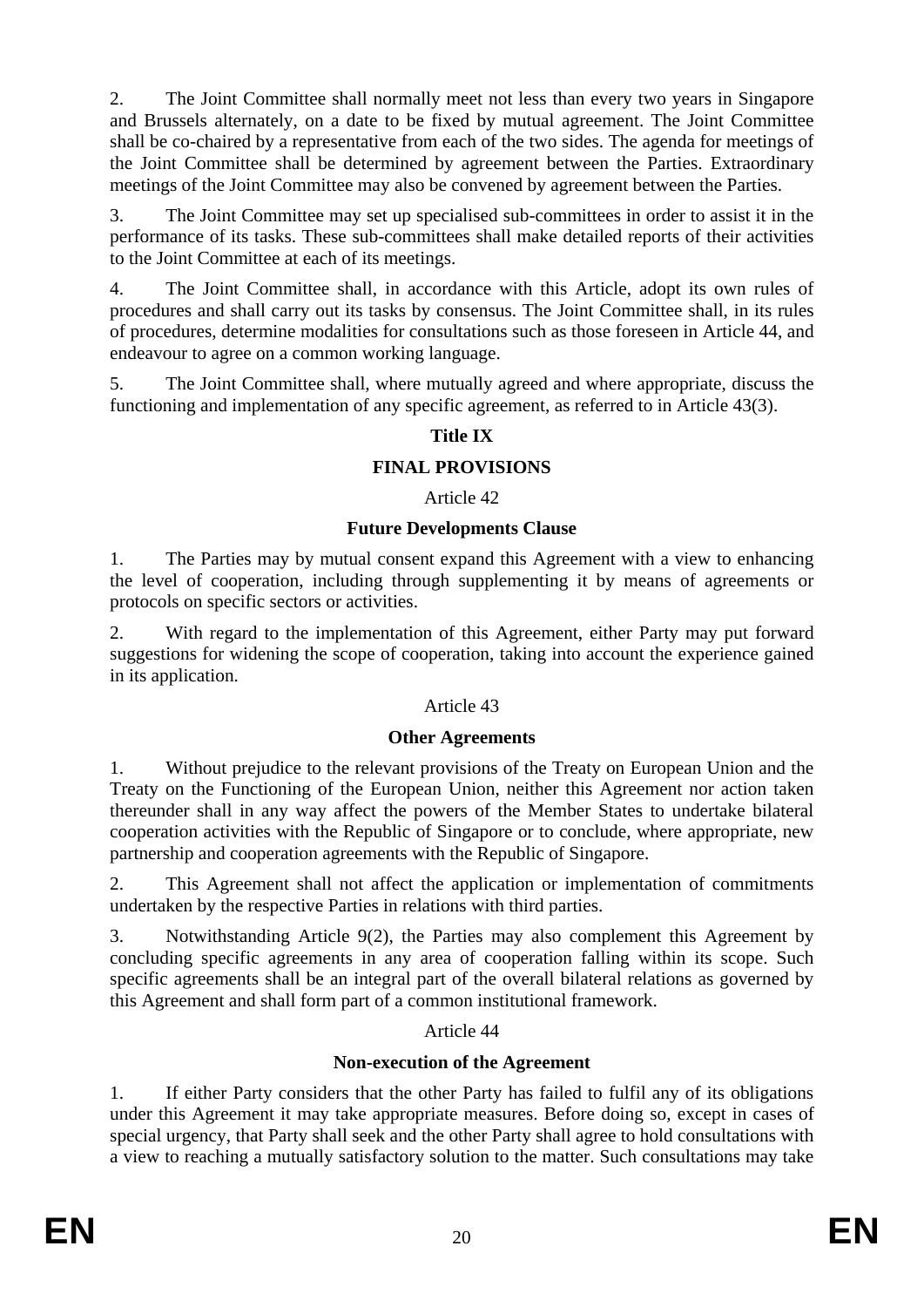place under the auspices of the Joint Committee, referred to in Article 41, which may settle the matter referred to it by means of recommendation or in any other manner mutually acceptable to the Parties.

2. In cases of special urgency, the intended appropriate measure to be taken shall be notified immediately to the other Party. At the request of the other Party, consultations shall be held for a maximum period of 15 days with a view to seeking a mutually satisfactory solution to the matter. After this period, an appropriate measure may apply.

3. In the selection of appropriate measures, priority must be given to those which least disturb the functioning of this Agreement or any specific agreement. These measures shall be notified immediately to the other Party and shall be the subject of consultations within the Joint Committee if the other Party so requests.

4. The Parties agree that for the purpose of the correct interpretation and practical application of this Agreement the term 'appropriate measures' in this Article means the suspension of, or the non-performance for the time being of obligations under this Agreement or any specific agreement referred to under Article 9(2) and Article 43(3) or any other measure recommended by the Joint Committee. Appropriate measures shall be taken in accordance with international law and shall be proportionate to the failure to implement obligations under this Agreement. The Parties further agree that the term 'cases of special urgency' in paragraphs 1 and 2 means:

(a) repudiation of this Agreement not sanctioned by the general rules of international law; or

(b) violation of an essential element of the Agreement, as described in Article 1(1) and Article 7(2).

### Article 45

### **Facilities**

To facilitate cooperation in the framework of this Agreement, both Parties shall provide the guarantees and facilities necessary for the performance of their functions.

### Article 46

### **Territorial Application**

This Agreement shall apply to the territory in which the Treaty on European Union and the Treaty on the Functioning of the European Union apply under the conditions laid down in these Treaties, on the one hand, and to the territory of the Republic of Singapore, on the other.

### Article 47

### **Definition of the Parties**

For the purposes of this Agreement, 'the Parties' shall mean the Union or its Member States or the Union and its Member States, in accordance with their respective powers, on the one hand, and the Republic of Singapore, on the other.

### Article 48

### **Disclosure of Information**

Nothing in this Agreement shall be construed to require any Party to provide any information, the disclosure of which it considers contrary to its essential security interests or to the maintenance of international peace and security.

Article 49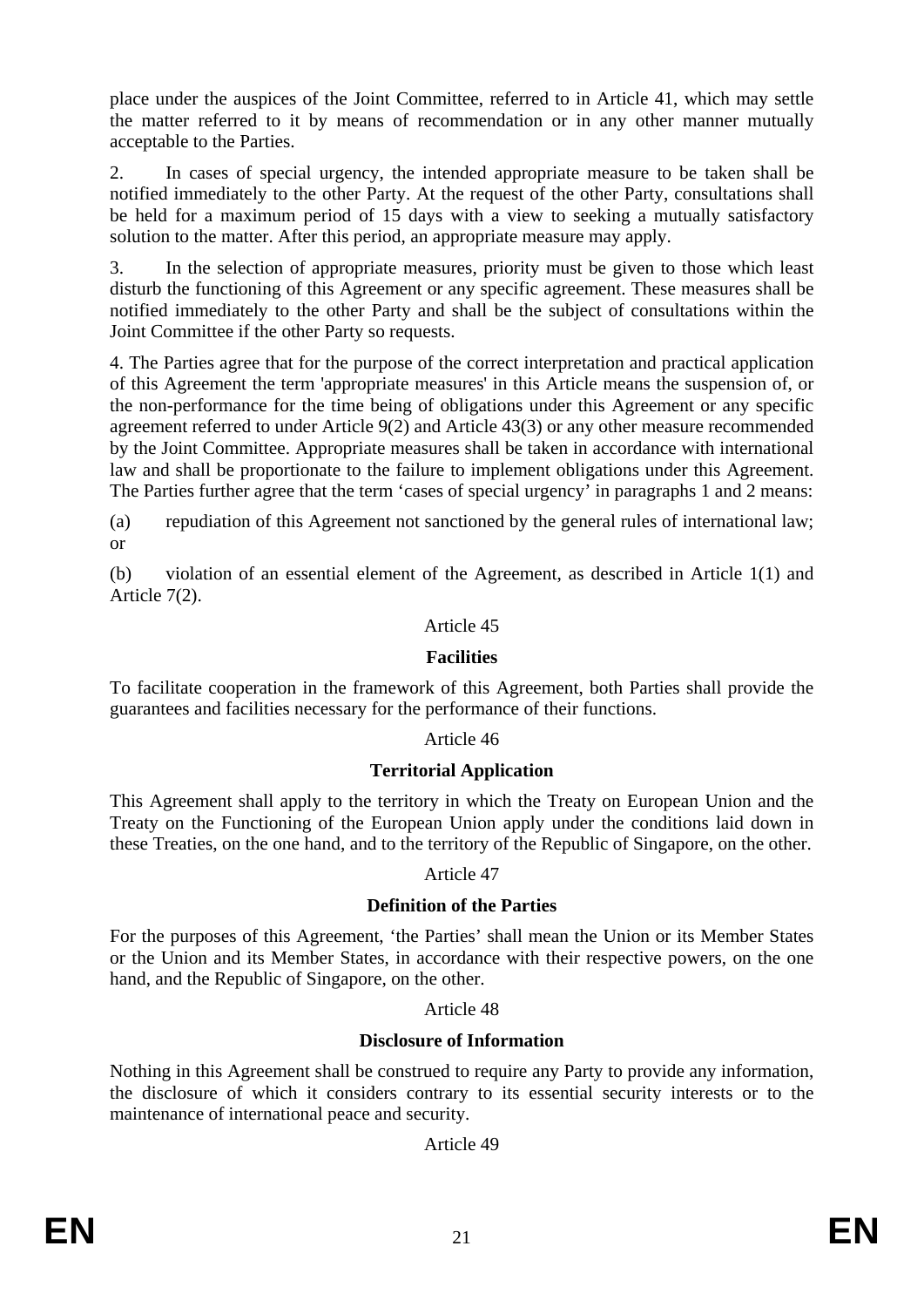## **Entry into Force and Duration**

1. This Agreement shall enter into force on the first day of the month following the date on which the Parties have notified each other of the completion of the legal procedures necessary for this purpose.

2. This Agreement is concluded for a period of five years. It shall be automatically extended for further successive periods of one year, unless either the Republic of Singapore, of the one part, or the Union and its Member States, of the other part, notifies the other Party in writing of its intention not to extend this Agreement six months prior to the end of any subsequent one-year period.

3. Any amendments of this Agreement shall be made by agreement between the Parties. Any amendments shall become effective only after the latter Party has notified the other Party that all necessary formalities have been completed.

4. This Agreement may be terminated by written notice of denunciation given either by the Republic of Singapore, of the one part, or the Union and its Member States, of the other part, to the other Party. The termination shall take effect six months after receipt of the notification by the other Party.

#### Article 50

### **Declarations and Side Letters**

The Joint Declarations and the Side Letter to this Agreement shall form an integral part of this Agreement.

### Article 51

### **Notifications**

Notifications made in accordance with Article 49 shall be made to the Secretariat-General of the Council of the European Union and the Ministry of Foreign Affairs of the Republic of Singapore, respectively.

### Article 52

### **Authentic Text**

This Agreement is drawn up in the Bulgarian, Croatian, Czech, Danish, Dutch, English, Estonian, Finnish, French, German, Greek, Hungarian, Italian, Latvian, Lithuanian, Maltese, Polish, Portuguese, Romanian, Slovak, Slovene, Spanish and Swedish languages, each of these texts being equally authentic. In the event of any divergence in the interpretation of this Agreement the Parties shall refer the matter to the Joint Committee.

Done at […] on […]

For the European Union For the Republic of Singapore For the Kingdom of Belgium For the Republic of Bulgaria For the Czech Republic For the Kingdom of Denmark For the Federal Republic of Germany For the Republic of Estonia For Ireland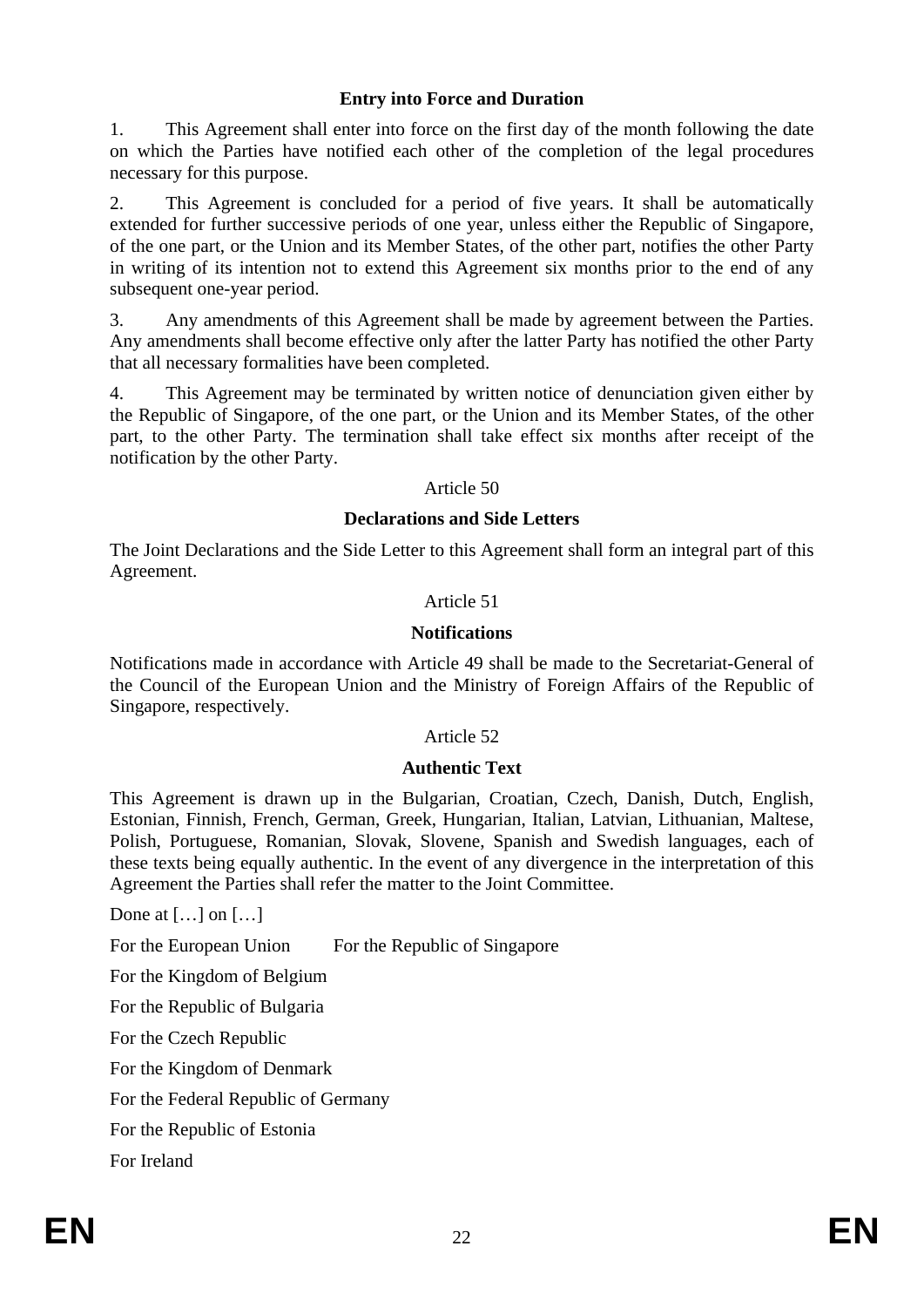For the Hellenic Republic For the Kingdom of Spain For the French Republic For the Republic of Croatia, For the Italian Republic For the Republic of Cyprus For the Republic of Latvia For the Republic of Lithuania For the Grand Duchy of Luxembourg For Hungary For Malta For the Kingdom of the Netherlands For the Republic of Austria For the Republic of Poland For the Portuguese Republic For Romania For the Republic of Slovenia For the Slovak Republic For the Republic of Finland For the Kingdom of Sweden For the United Kingdom of Great Britain and Northern Ireland